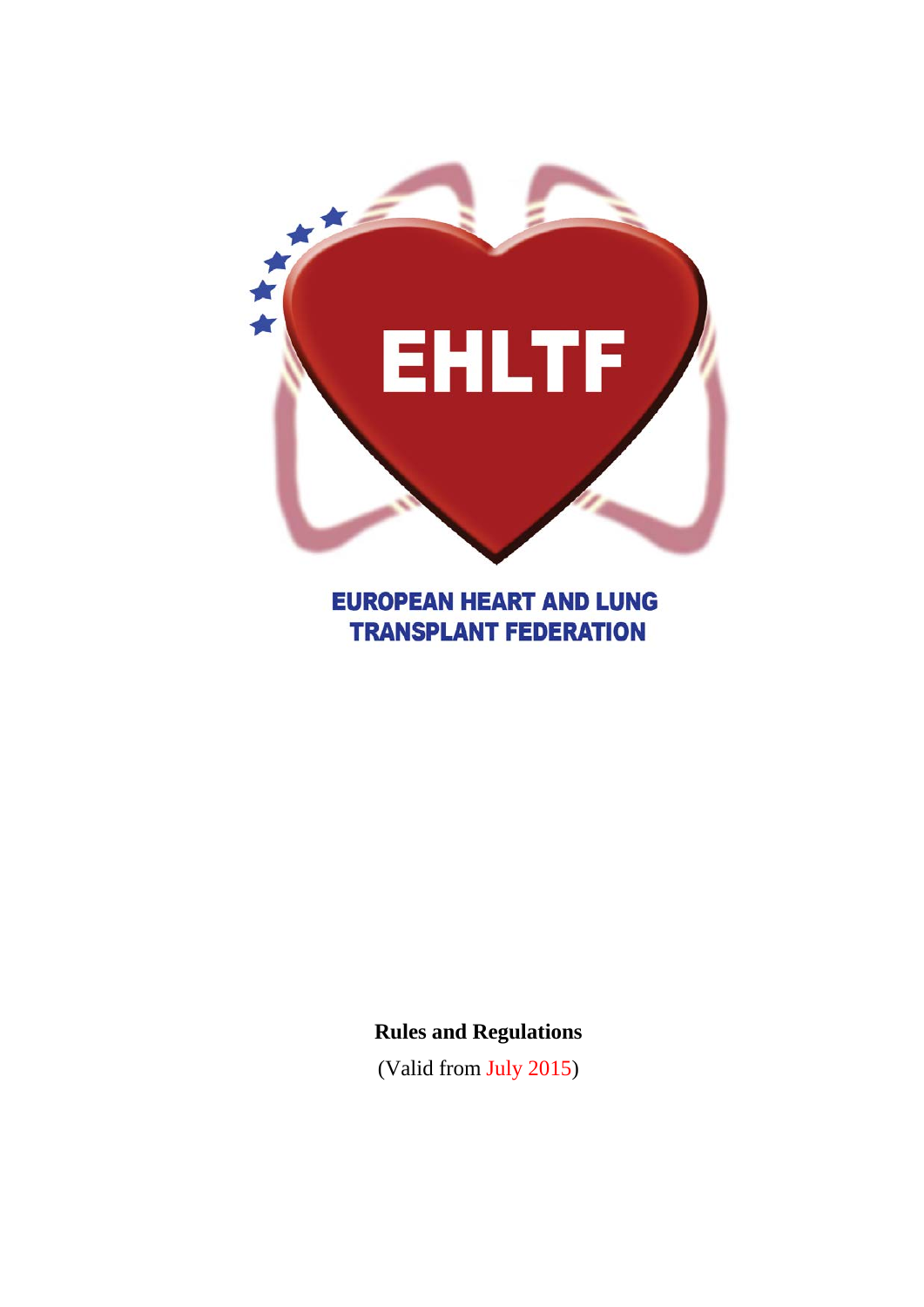# **European Heart and Lung Transplant Championships**

#### **Guidelines, Rules and Regulations**

#### **1.1 Introduction**

- (A) The European Heart and Lung Transplant Championships is a biennial, 4-5 day multidisciplinary sporting event held under the aegis of the European Heart and Lung Transplant Federation (EHLTF). The Championships are open to men, women and children who are recipients of Heart, Lung or Heart and Lung Transplants.
- (B) The Purpose of the Championships is:

To encourage the total rehabilitation of transplant recipients through sport and fitness, and to promote friendship and co-operation between individual recipients and National Associations.

- (C) To further knowledge of transplantation.
- (D) To increase public awareness of the value of organ donation.
- (E) The Championships shall be organised in a spirit which is in compliance with the EHLTF Statutes.

The Federation is neutral in political and religious matters.

#### **1.2 Venue**

- (A) Every second year the Management Committee (MC) of the EHLTF invite applications from member Associations to organise the Championships. The MC will make the selection of a particular country taking into account, experience/participation in previous EHLT Championships, cost to participants, facilities offered, geographical location, financial and sponsorship status, local authority and/or National Government support, organisational capacity and precedence of the application.
- (B) It is desirable that this selection be established at least two years before the Championships are due to be held.

#### **1.3 Organisation**

(A) At the earliest opportunity, the responsible person (President/Chairperson or his/her representative) of the host country shall be invited to sit as a co-opted member of the EHLTF Managing Committee.

This person will be expected to attend the MC meetings and provide an up to date report on the planning and organisation of the Championships.

The host country must meet any expense involved in this regard.

He/She will assemble a Local Organising Committee (LOC) to prepare for the Championships under his/her chairmanship. There are no restrictions on the size or composition of this LOC.

(B) It is a condition of a successful bid that regular reports on the planning and organisation of the Championships must be submitted to the Managing Committee at agreed intervals. The LOC must give assurances to the MC at least nine months prior to the commencement of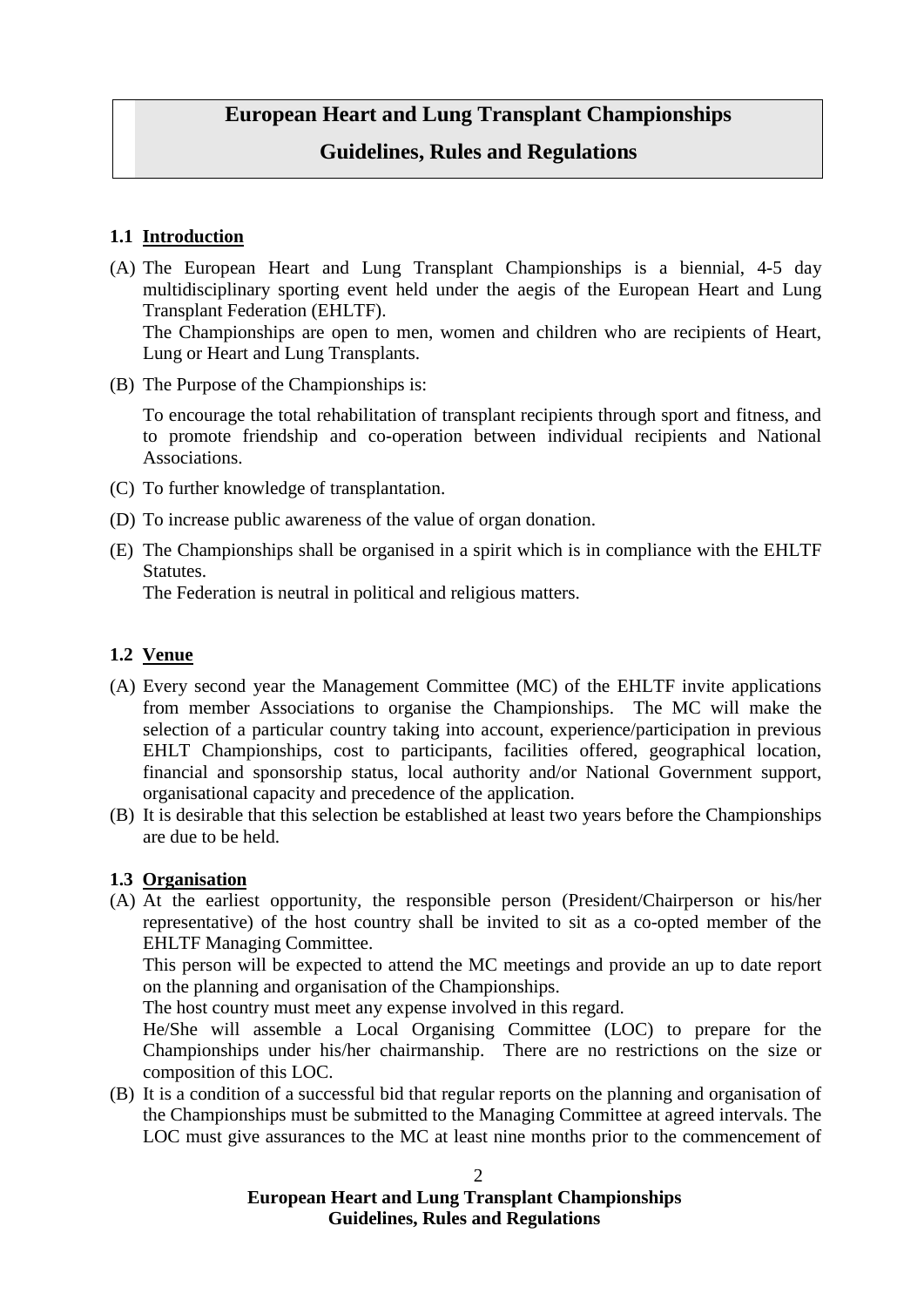the Championships that all planning and arrangements are on schedule, and that no significant problems exist. These assurances should be given to the Managing Committee or its representatives during a visit to the proposed host city/town. During this visit the Managing Committee will expect to visit the chosen hotel(s) and sporting venues.

- (C) It is recommended that the host country presents a detailed interim report on the planning and organisation of the Championships to all members attending the General Assembly meeting in the year preceding the Championships.
- (D) The Managing Committee of the EHLTF serve all National Associations, therefore the LOC should not hesitate to call on the MC for help, information or assistance, either at the planning stage, or during the Championships.
- (E) The EHLTF MC may appoint one of its members to assist the LOC in an advisory capacity. He/She is available to help and assist the LOC in every way possible, but also has the authority to object/oppose any decision of the LOC deemed contrary to the interests of the Championships and/or participants.
- (F) The Championships Judiciary Panel shall comprise one delegate from EHLTF and two from the LOC or local Sports Authorities.

#### **1.4 Finance and fund raising**

- (A) In order to help the LOC with its organisation the EHLTF is prepared to advance funds to the LOC. The amount of the initial advance/loan will be determined by the MC as soon as succesful bid is approved.
- (B) The LOC is fully responsible for the financing of the Championships and must undertake to fund all expenses involved. The EHLTF accept no responsibility for any loss incurred by the host country in arranging and hosting the Championships.
- (C) The overall goal of the EHLTF is to encourage as many as possible transplant recipients, their families and friends to participate in the Championships. It is therefore incumbent upon the LOC to offer participants the lowest possible fee, and to offer when possible, special rates for children.
- (D) Children are the future of our Championships and every effort must be made to offer them special participation fees. Invariably young competitors are accompanied by their parents and siblings making the overall cost for a family extremely expensive, please be conscious of these considerations.
- (E) In order to achieve this, fund raising and sponsorship is an important task for the LOC and their wider membership. All possible efforts should also be made to negotiate the lowest possible rates for hotel accommodation, meals, transport and other services. Whenever there is a choice of hotel standards, impact on costs must be an important consideration. Luxury, (5\*) hotels are not necessary to attract support from participants, however if this standard accommodation can be sourced while still offering attractive participation rates, that is acceptable.
- (F) The cost of the previous Championships is also a guideline when calculating what an acceptable cost for the participants and supporters may be. The EHLTF MC should be consulted on the issue before a decision is taken as to the fee to be charged.
- (G) The LOC shall, on behalf of the EHLTF, collect from all participants a "Participation Fee". The amount of such fee is decided by the EHLTF MC and shall be added to an included in the total price offered to the participants.
- (H) The EHLTF will advise the host country of the amount of the participation fee at the time of awarding the Championships.
- (I) The host country must provide a full attendance schedule of participants and supporters, country by country, to the Managing Committee before the end of the Championships.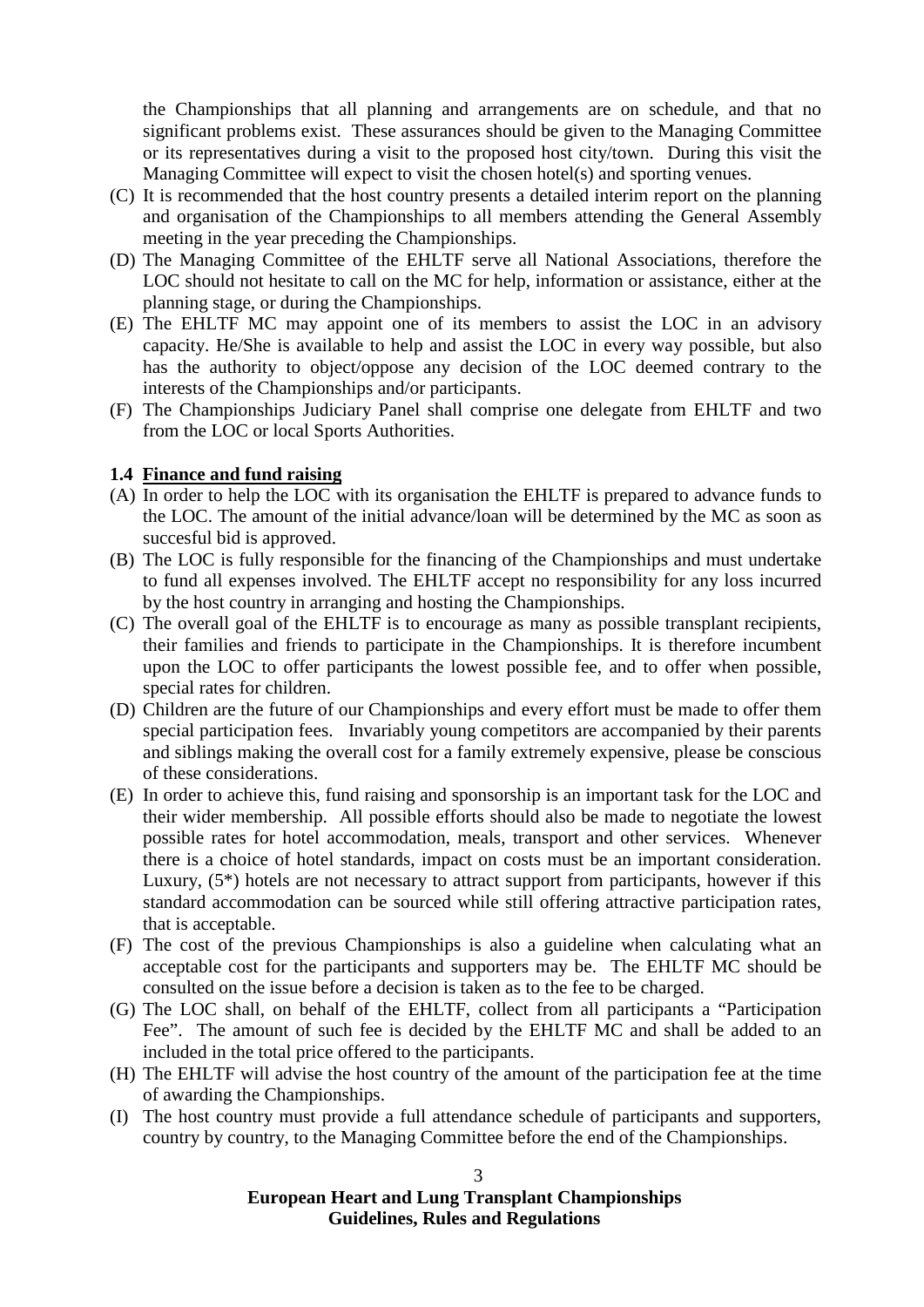(J) The MC may use its discretion to request repayment of all or part of the initial loan together with the Participation fee.

#### **1.5 Public relations & promotion**

One of the main purposes of the Championships is to promote Organ Donor Awareness through local and National media coverage. It is suggested that good relationships are established within the Media sector in the lead up to the Championships, and that special human interest stories are identified which may be particularly newsworthy. In this regard the LOC, through the invitation document, should ask each National Association if they have any particularly noteworthy competitors such as, years transplanted, records set, or medals won which could be of in interest to the local media.

#### **1.6 Transport**

- (A) The quality of coaches, buses and shuttles must be of an acceptable and comfortable standard and whenever possible, air conditioned. This is particularly important when the Championships are being held during mid summer months when high temperatures can be debilitating to transplant recipients and supporters.
- (B) Good transport facilities are a vital component of the Championships. Arrangements are dominated by local considerations of time and place, but a few general observations may be made.

Coaches alone may be insufficient to cope with the hour by hour flow of small groups between accommodation and sports centres. Mini-buses or cars (preferably with radio contact/mobile phones) should be available, reserving larger coaches and buses for periods of mass migrations.

- (C) Where logistics and planning allow, consideration must be given by the LOC to provide transport for supporters who wish to travel between two sporting venues.
- (D) Transport timetables for all sporting and social events must be issued to all competitors and supporters in the registration pack and displayed each day in a prominent position within the hotel(s). Confirmation of transport arrangements, and timetables for the following day's activities, must be announced at each evening's team managers meeting.
- (E) All participants should be given appropriate emergency numbers, including transport and Championships management centres.

#### **1.7 Accommodation and Catering**

- (A) Prices (fees) quoted in the invitation document should be "per participant" sharing a twin or double bedded room. Prices must also be indicated for young children sharing a room with their parents, sole occupancy, and family rooms. (In the context of attracting young children and families these prices are very important).
- (B) Prices should include all meals, E.G, breakfasts, lunches and dinners.
- (C) Prices should also be quoted for extra nights and these should be offered as cheaply as possible.
- (D) Every effort should be made by the host country/LOC to secure agreement with the provider(s) of hotel accommodation to allow a certain number of cancellations (say 1% of total accommodation booked) to cover last minute withdrawals of competitors due to illness and/or hospitalisation.
- (E) Based on earlier Championships one should expect between 500/550 participants. For logistical reasons, including transport (and related costs) it is preferable to use as few hotels as possible.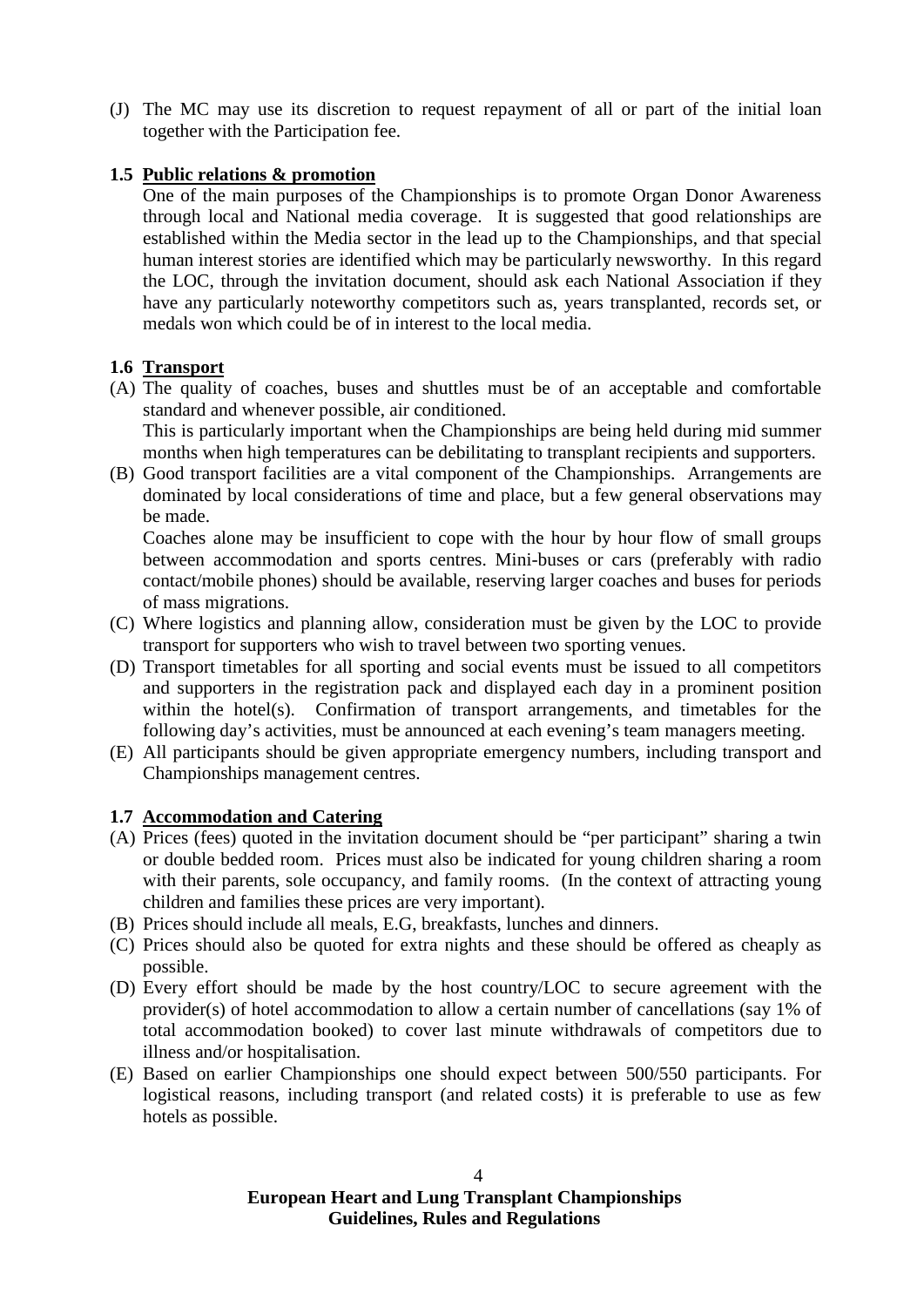- (F) The standard of hotels, hostels or campus accommodation must always meet the hygienic needs of transplant recipients.
- (G) Breakdown of participants is estimated as follows, 250 competitors, 300 family/supporters.
	- It should be possible to negotiate competitive accommodation rates for such numbers.
- (H) Where possible, the content of meals and catering should take into account the general guidelines (diets) given to transplant recipients by their transplant hospital/clinic.
- (I) Catering at sporting venues must receive special attention as to content, hygiene and temperature.

#### **1.8 Medical**

- (A) Medical certificates completed by sporting participants **must** be authenticated by normal Transplant hospital physician.
- (B) In case of an emergency, copies of competitor's medical forms must be present at every sporting event and immediately available for medical staff to refer to.
- (C) Adequate medical/paramedical staff and appropriate ambulances must be present at every sporting event and host countries are advised to have a qualified Doctor in attendance at the more strenuous events. Medical staff should wear an identifiable polo shirt or uniform. The availability of a physiotherapist is particularly advised, and the hours and location that he/she is on call should be advised to all team Managers at their first meeting.
- (D) Adequate provision of water must be made at all sporting and social events. (This is particularly important to prevent competitor dehydration during events, as loss of perspiration should be replaced regularly).
- (E) National Associations should remind competitors who suffer from Diabetes to be conscious of developing a hypoglycaemic reaction during events and to carry their appropriate medication/antidote with them at all times.

Other medical conditions might require the same attention.

- (F) The LOC should inform the local Cardiothoracic Transplant centre that the Championships are taking place and obtain their support as the hospital on call.
- (G) Information on an Ophthalmologist, dentist and denture repair mechanic should be available to all participants.
- (H) The use of performance enhancing drugs or stimulants is strictly prohibited. These substances are those listed by the International Sporting Federations/Bodies governing their sports.

Illegal substances can be permitted as long as they form part of a Transplant recipients prescribed drug therapy and the name and strength of the substance appears on the medical form.

Any athlete found guilty of using non-prescribed performance enhancing drugs or stimulants will be disqualified from the Championships, forfeit any medals or trophies won, and may be excluded from all future Championships.

#### **1.9 Social and ancillary events**

- (A) the EHLTF consider the following non-sporting gatherings an integral part of the Championships:
- (B) A public Donor awareness march or event.
- (C) An Opening Ceremony on the first evening of the Championships (which in most cases will comprise a parade of athletes and National Flags) followed by a welcome dinner.
- (D) An end-of- Championships Social Evening (Gala Dinner) with food, music and dancing combined with an award of trophies ceremony.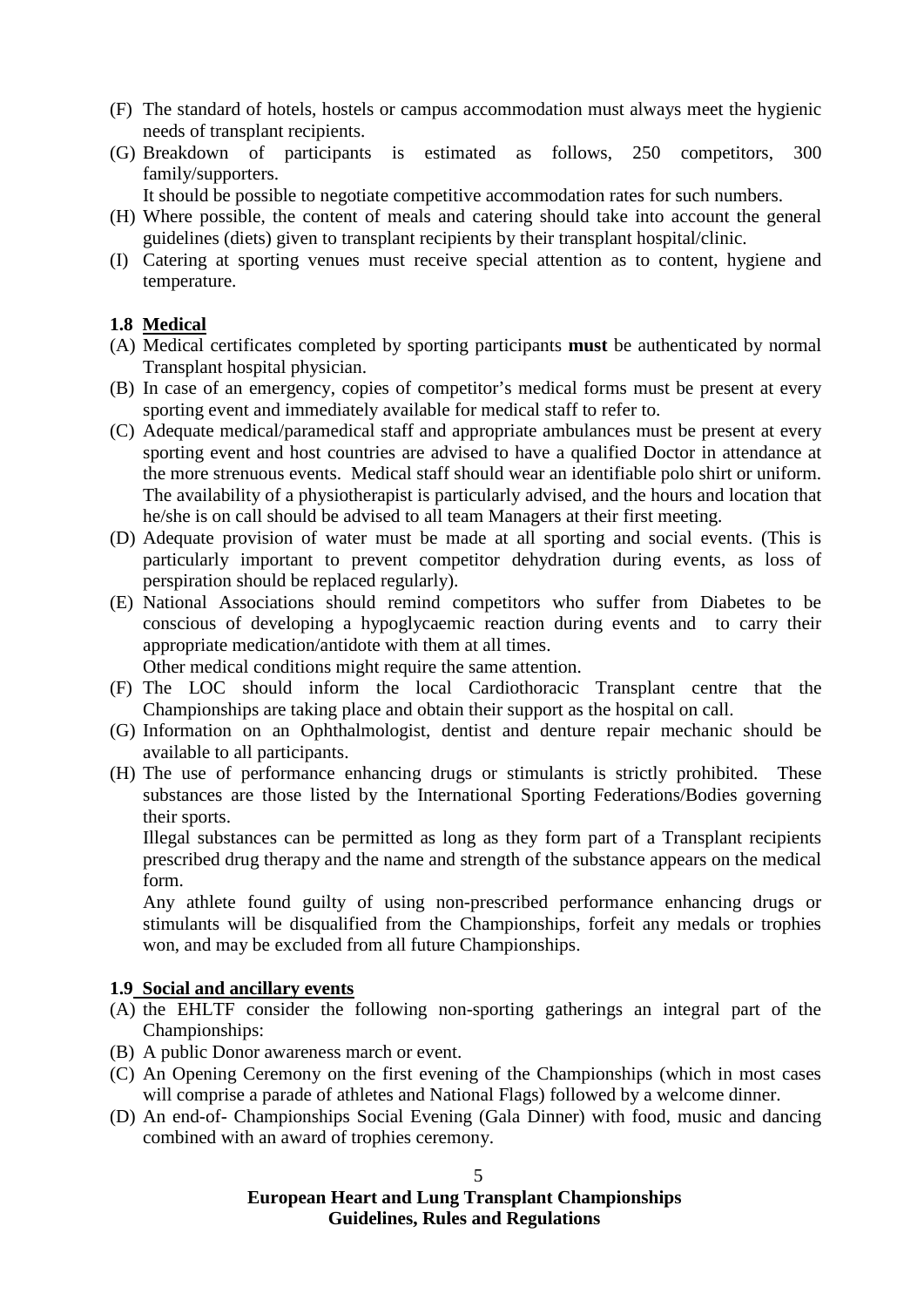- (E) It is important that at this dinner, adequate arrangements are made to properly announce the next host country of the Championships and to pass over the EHLTF flag to the representative(s) of that country.
- (F) Other social events may be organised during the evenings at the discretion of the LOC, one idea is to have a Sponsors Luncheon prior to the Athletics Finals.
- (G) The EHLTF supports the idea of organising the Volleyball Tournament as an evening social event, preferably during the first part of the Championships.
- (H) Two meetings will take place, normally on the Saturday of the Championships, but always before the closing day's athletics.
- (I) The first meeting is for the Management Committee and is held in the morning, approx 10.30 to 12.30 and is for 7/8 people. The second meeting is the General Assembly for 30/35 people at 4pm until 6pm, (these times may vary). The LOC should ensure that appropriate accommodation is provided for these meetings.
- (J) Where the LOC arranges additional tours or events, information should be given in the invitation document as to their suitability for wheelchair use. It would be useful if a question on wheelchair participants was asked on the registration form and if any special arrangements are required by the users.

#### **1.10 The Championships co-ordinator & office**

(A) The Championships co-ordinator fulfils a pivotal role and should have a range of qualities including administrative skills, organisational ability, good communication skills, leadership and motivational experience.

It is recommended that the Championships Co-ordinator is appointed well in advance of the Championships in order to co-ordinate the efforts of the Local Organising Committee, to communicate with, and provide quality information and guidance to National Associations/Team Mangers, and to set-up office arrangements.

Previous host countries have found that delegating specific responsibilities such as, transport, catering, entertainment, PR/Media, sports, and so on provides the Championships coordinator with a structure which can be monitored and appropriate checks and balances introduced.

(B) The workload of the Championships Co-ordinator will increase as the commencement date of the Championships approaches, and may require full time working hours several months before the Championships.

Supplementary staff and volunteers will be necessary during the two to three months leading up to, and over the period of the Championships.

- (C) It is necessary to have a dedicated office with all modern communication facilities in place at least nine months before the Championships commence.
- (D) An initial job of the Co-ordinator and LOC is to produce the Invitation Document containing all Championships information as well as registration, sports entry and medical forms and distribute these to all EHLTF member associations at the prescribed time. These are also to be distributed to non-EHLTF H/L Transplant Patients Associations in Europe as advised by the EHLTF
- (E) This Invitation Document should be distributed not later than November  $30<sup>th</sup>$  in the year prior to the Championships, with the  $1<sup>st</sup>$  of March the following year as the latest registration date.
- (F) On arrival at the Championships all participants should receive a registration pack containing the full program of the sport and social events, transport arrangements, information on local sights, and a local map. This information pack should be given to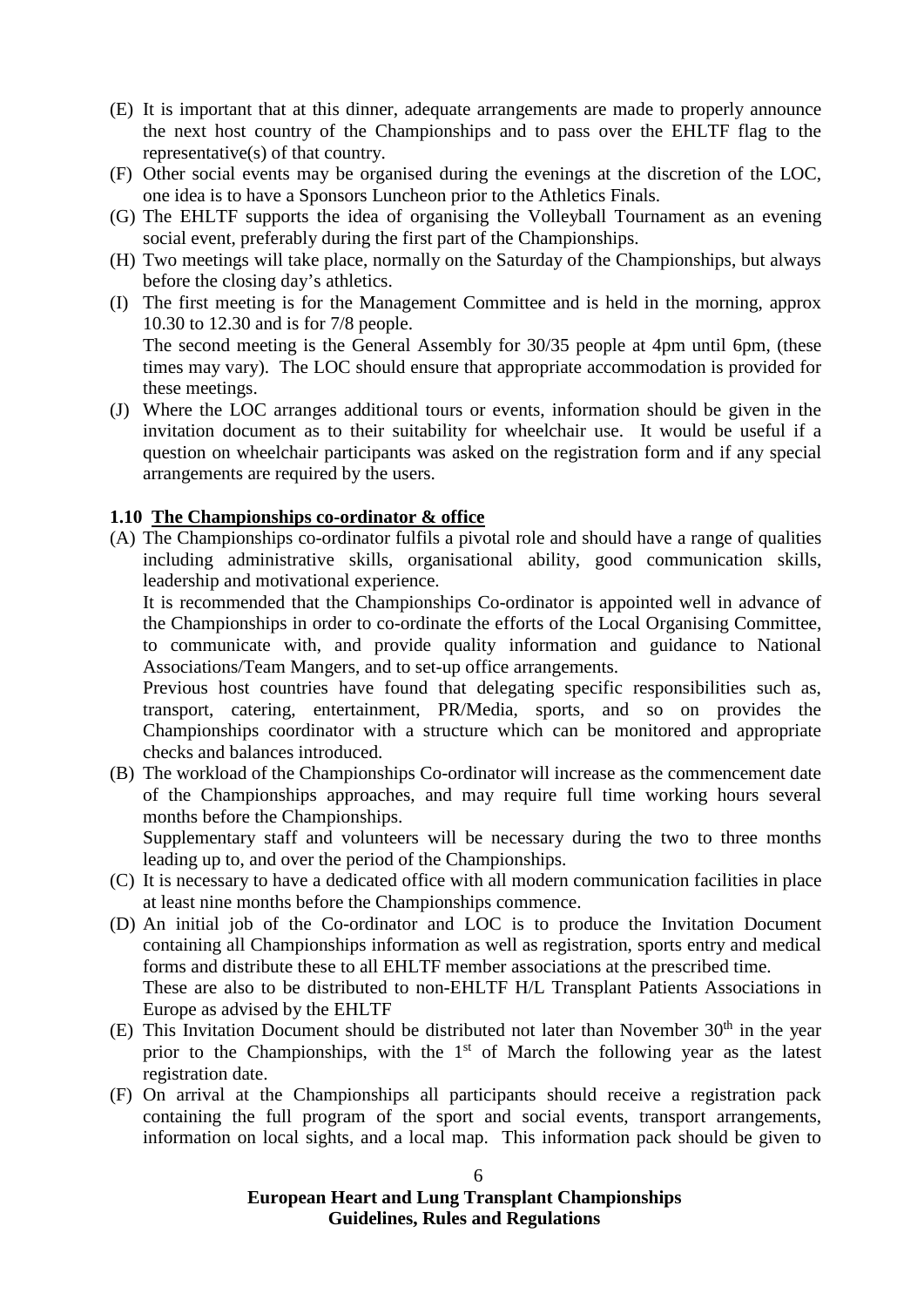each guest when checking in at the hotel reception desk or at a central Championships registration desk.

- (G) A participant's supporter's identity badge should also be issued in the registration pack. We recommend that this badge contains the following information: Name, Age Category, Nationality, Type of Transplant, HTX, LTX, HLTX, or S (supporter). It should also have the name and telephone number of their hotel, plus the telephone number of the Championships management centre and the Hospital on Call. In the event of an emergency, medical staff will know the type of transplant, and they should also have a copy of that person's medical form showing all his/her medication. It is therefore very important that copies of medical forms are available at each sporting event, and that these
- new guidelines are strictly followed. (H) If all sports participants are to be allocated one competitor number for all sporting events, such numbers may be also delivered with the information pack or distributed via the team manager.

It is vital that some cross check procedure is implemented to ensure that in each event, the athletes name corresponds with the competitor number allocated to him

#### **1.11 Communications**

- (A) A good communication system is vital to the smooth running of the Championships whereby all venues and key personnel can be contacted. Each Team Manager is to notify the LOC of his./her mobile telephone number.
- (B) The LOC will circulate a list of Team Manager mobile numbers and any other important numbers at the first Team Managers meeting of the Championships. On past experience it is suggested that the LOC use Walkie/Talkie radios which are particularly useful and important at the Athletic Stadium and other sporting venues. This combined option has proved to be the ideal option.

#### **1.12 Insurance**

- (A) The EHLTF advise all competitors and supporters to take out personal travel insurance and to make it effective from the time of registration until the day following the Championships. Any such insurance should cover cancellations.
- (B) The European Heart and Lung Transplant Federation (EHLTF) accept NO responsibility for any claims made against the Host Country arising from the Championships.
- (C) The EHLTF strongly recommends that every host country includes a disclaimer notice on the Registration Form in order to reduce the risk of claims from participants and/or supporters.
- (D) It is suggested that this disclaimer is included on the Registration form immediately above where all participants and supporters sign.
- (E) As the laws on Insurance differ from one jurisdiction to another, the EHLTF recommends the LOC seek professional advice on this matter.
- (F) The EHLTF recommends the LOC/ Host association take out appropriate Public Liability Insurance for the duration of the Championships.

#### **1.13 Conditions of Entry**

(A) The Championships are popular among our members. Some recipients are anxious to enter despite strong medical contra-indications such as osteoporotic bone disease, poor graft function, uraemia, fluid overload and hypertension. It cannot be emphasised strongly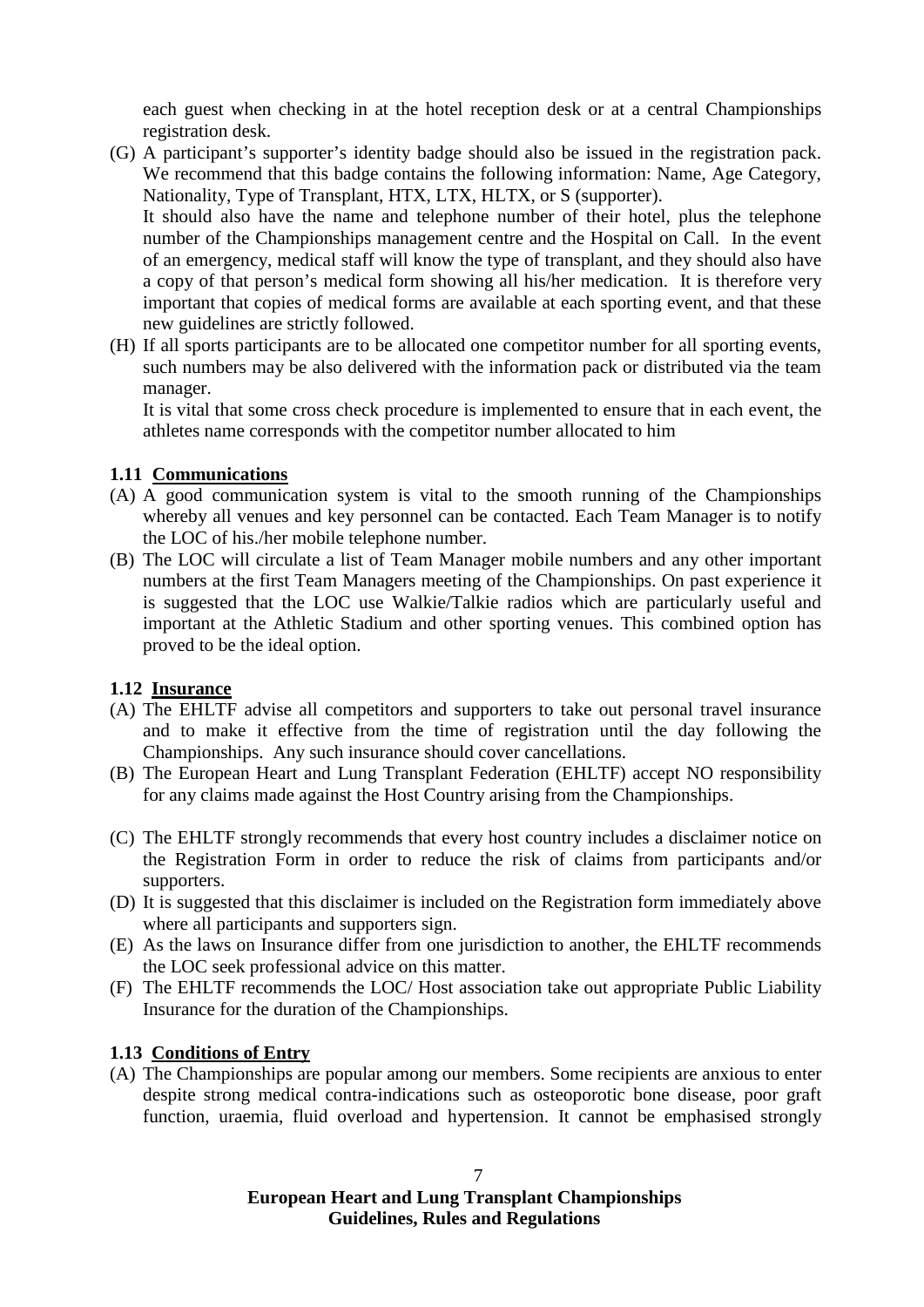enough that competitors should have a good stable graft function and no significant complicating factors.

- (B) Competitors must have received their transplant at least 6 months before the start of the Championships, be medically fit, and have trained for the events in which they intend to participate.
- (C) A separate medical certificate must be submitted before the Championships. The certificate has to be signed by a doctor from the competitors transplant hospital not earlier than 8 ( eight) weeks prior to the Championships and must be received 2 (two) weeks before the Championships.

Such certificate should contain questions on graft function, cardio-vascular state and the presence of osteoporotic bone diseases. It should also contain a full list of the medication a recipient is currently taking including strengths and or concentrations. This could prove vital if a recipient is admitted to hospital during the Championships.

- (D) Patients with unstable or deteriorating graft function should not be allowed to participate. The LOC should employ/engage a competent doctor for the full period of the Championships. This doctor should check all medical certificates and be empowered to exclude from competition any person he/she considers unfit or at risk.
- (E) Transplant recipients may compete for another country other than their native one, provided that he/she has been under the medical care of that country for at least six months.
- (F) **Animals -** EHLTF recommends that out of consideration for fellow competitors and supporters, some who may have allergies or other problems, pets should not be brought to the Championships. An exception will of course be made for people who are dependent on a guide dog.

#### **1.14 Medals and awards**

- (A) Medals should be struck in good, silver and bronze for the  $1<sup>st</sup>$ ,  $2<sup>nd</sup>$  and  $3<sup>rd</sup>$  places in all events. In racquet events, losing semi-finalists receive a bronze medal.
- (B) Medal award ceremonies for all events should be continually interspersed in the programme. The use of Kit Carriers, Medal Marshall's and marshalling areas would enhance the smooth running of the program and is highly recommended.
- (C) It is furthermore suggested that **all** participants in sporting events are presented with a commemorative medal or certificate in recognition of their participation in the Championships and that this recognition is extended to include other worthy persons, such as volunteers or local sports officials.
- (D) Medal ceremonies for athletics and swimming should be continuous throughout the competition.
- (E) Medal ceremonies for all other events should take place as soon as possible following the conclusion of the event.
- (F) Special Trophies.

The award of these trophies is a most important feature of the closing Gala Dinner.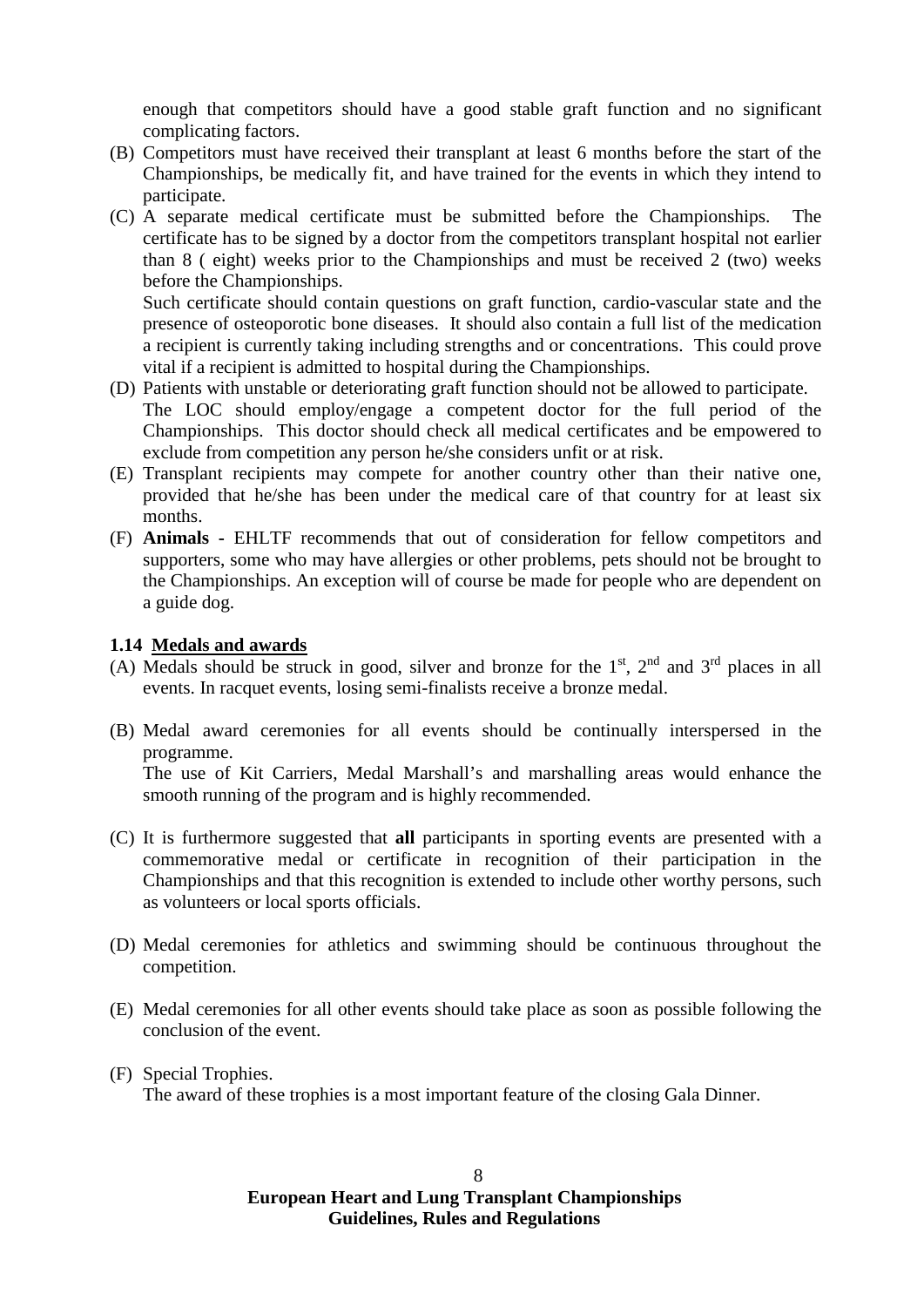(G) The final calculations to establish the winners of the EHLTF and VHT trophies cannot take place until the Athletics program has been completed. It is important therefore to have a recording system which enables the sporting director/LOC to have their records of winners up to date, leaving only the athletic results to be factored in.

As there is such a short time interval between the conclusion of the Athletics and the commencement of the closing Gala Dinner it is important that these calculations receive urgent attention.

(H) The sporting Director/LOC must liaise with the EHLTF delegate on the judiciary panel before any announcements at the closing Gala Dinner takes place as to the winners of the Special Trophies, and must give to the EHLTF delegate a schedule of results showing how the various winners have been calculated.

#### **1.15 Special Trophies**

- (A) There are five special trophies to be awarded.
	- Trophies 1 and 2 are awarded in the same "Athlete of the Championships" competition.
		- 1. EHLTF best Male and Female Athlete Perpetual Cups (2)
			- (These cups are provided by the EHLTF and are perpetual trophies)
		- 2. The EHLTF best Male and Female Athlete of the Championships Trophies (2) (these trophies are purchased and provided by the host country and should be smaller in size!)
		- 3. The Jean Marc Charlot Trophy
		- 4. The Geoffrey Finnigan Perpetual Trophy
		- 5. The Peter Hansen trophy was instituted by the EHLTF board and handed during the closingceremonie to the LOC chairman of the next Championships. The trophy is replaced by a EHLTF PowerPoint presentation which will be shown during the closingceremonie, in a loop. Every "page"shows were the Championships have been, including the present.

The EHLTF board handed the EHLTF PowerPoint Presentation to the organizing LOC.

(B) The Rules and conditions pertaining to the award of these trophies are contained in section 2.6 Special Trophies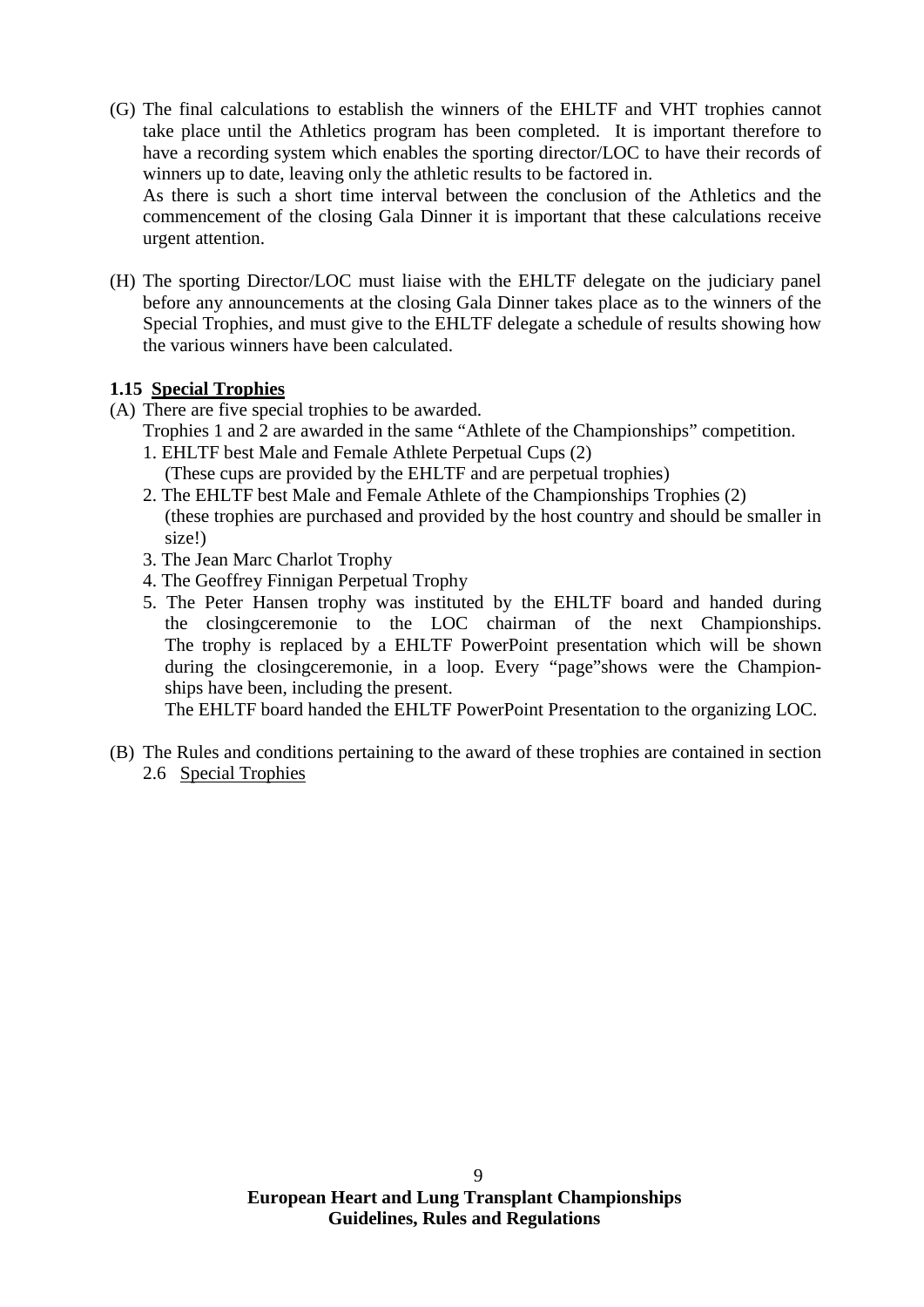#### **2.1 General**

- (A) All competitors must have had a successful Heart, Lung(s) or Heart-Lung transplant.
- (B) The transplant must have taken place no later than 6 months before the Championships and all competitors must be free from complications and have trained for the sports he/she is to take part in.
- (C) Each competitor must have a certificate of medical fitness completed by a doctor from his/her Transplant Hospital not earlier than 8 (eight) weeks before the commencement of the Championships. If such certificates are not completed in full, the person concerned may be excluded from competing. The Doctor appointed by the LOC to examine medical certificates may also recommend

the exclusion of a competitor if he is unhappy with the information provided to him or considers a competitor medically unfit to compete.

(D) Each competitor may take part in maximum of 5 events (+volleyball, relays and Biathlon)

The LOC will endeavour to facilitate all participants in their chosen events; however scheduling difficulties may arise necessitating some alterations. Team managers will be consulted and advised regarding any such changes.

- (E) Each sport is governed by current International Rules unless specified otherwise in this document.
- (F) Participating National Associations are required to have paid all outstanding membership fees to the EHLTF before entering the Championships.

Each National Association may only have one National Team representing them at our Championships.

In keeping with our membership criteria where only one National Association can be recognised as member of the EHLTF, so it is with teams at our Championships. It is therefore important to note that where a National Association already exists the Championships organisers will return any applications sent directly to them from individual transplant members.

Any EHLTF National Association planning our Championships, or likely to bid for them in the future, is reminded that it is not permissible for individuals or groups to register independently.

The exception is from transplants/friends whose countries are not yet members of the EHLTF.

(G) Athletes from non-member countries of the EHLTF may be invited by the host country to compete in the Championships. No individual entries are allowed where a National Association exists. If the LOC receive such applications they are to be returned. Individual entrants have to comply with EHLTF Rules & Regulations and any LOC

rules. Individual entrants will not have access to the EHLTF General Assembly nor be allowed to be present at the Team Managers briefings.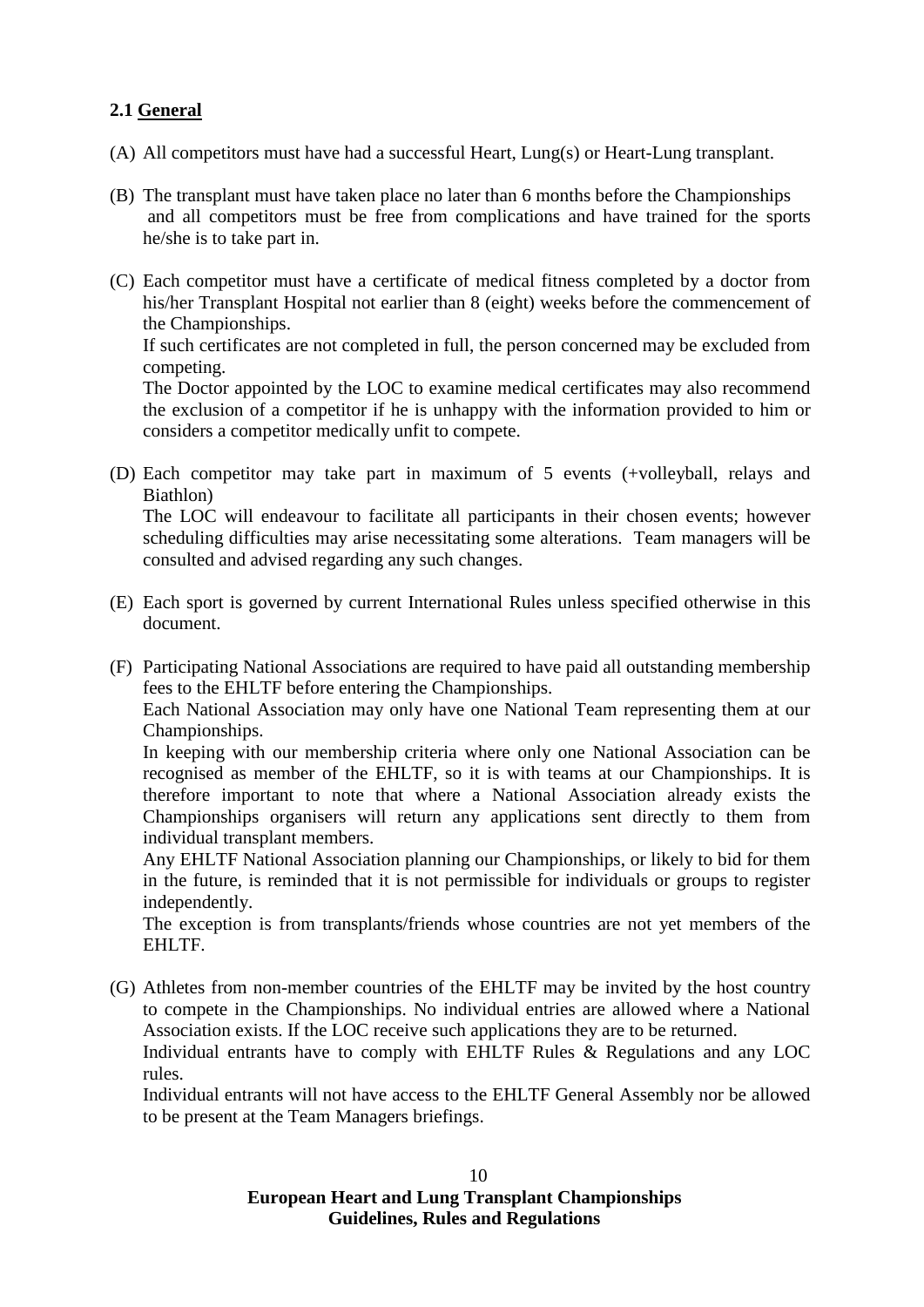The day of their event, competitors must report and properly register sufficiently in advance before the beginning of their event.

Individual entrants are invited to participate in the parade of athletes behind all EHLTF National Associations and may carry their national flag.

- (H) Sports registrations are closed 15 days prior the start of the Championships. Athletes are not permitted to change events during the Championships and are obliged to report to the responsible authority in advance of the event in which he/she is participating.
- (I) Names of participants in teams or relays may be reported on the morning of the event. Cancellations must be reported on the morning of the event, (except for medical reasons, which may take place at any time.)
- (J) The organisers cannot be held responsible for any accidents or injuries to person or for damage or lost property. All participants must carry proper insurance for accident, health, property and travel.
- (K) Participants who choose to represent an International team in Swimming and Athletics relay's and Volleyball, may be disqualified by the Judiciary Panel, if their National Team manager considers this action contrary to the interest of his team, and lodges an appeal.
- (L) No new age category was introduced for younger participants, but host countries should always ensure that age differences are carefully considered and medals awarded to recognize special effort, and to reward participation.

#### **2.2 Age categories** (Men and Women)

(A) The following age categories will apply to all Track and Field, Swimming and Racquet Events:

| - Juniors                  | Up to 17 years |
|----------------------------|----------------|
| - Adults                   | $18 - 34$      |
| - Seniors                  | $35 - 44$      |
| - Veterans                 | $45 - 54$      |
| - Super Veterans           | $55 - 59$      |
| - Old boys and girls       | $60 - 64$      |
| - Super Old Boys and Girls | $65 - 69$      |
| - Very Special Old Persons | $70+$          |

#### **Note:**

- (B) In doubles, the age of the younger of the pair will apply
- (C) The age of the competitor on the opening date of the Championships will define the age category.
- (D) There are no age categories in golf, volleyball, swimming or athletic relays.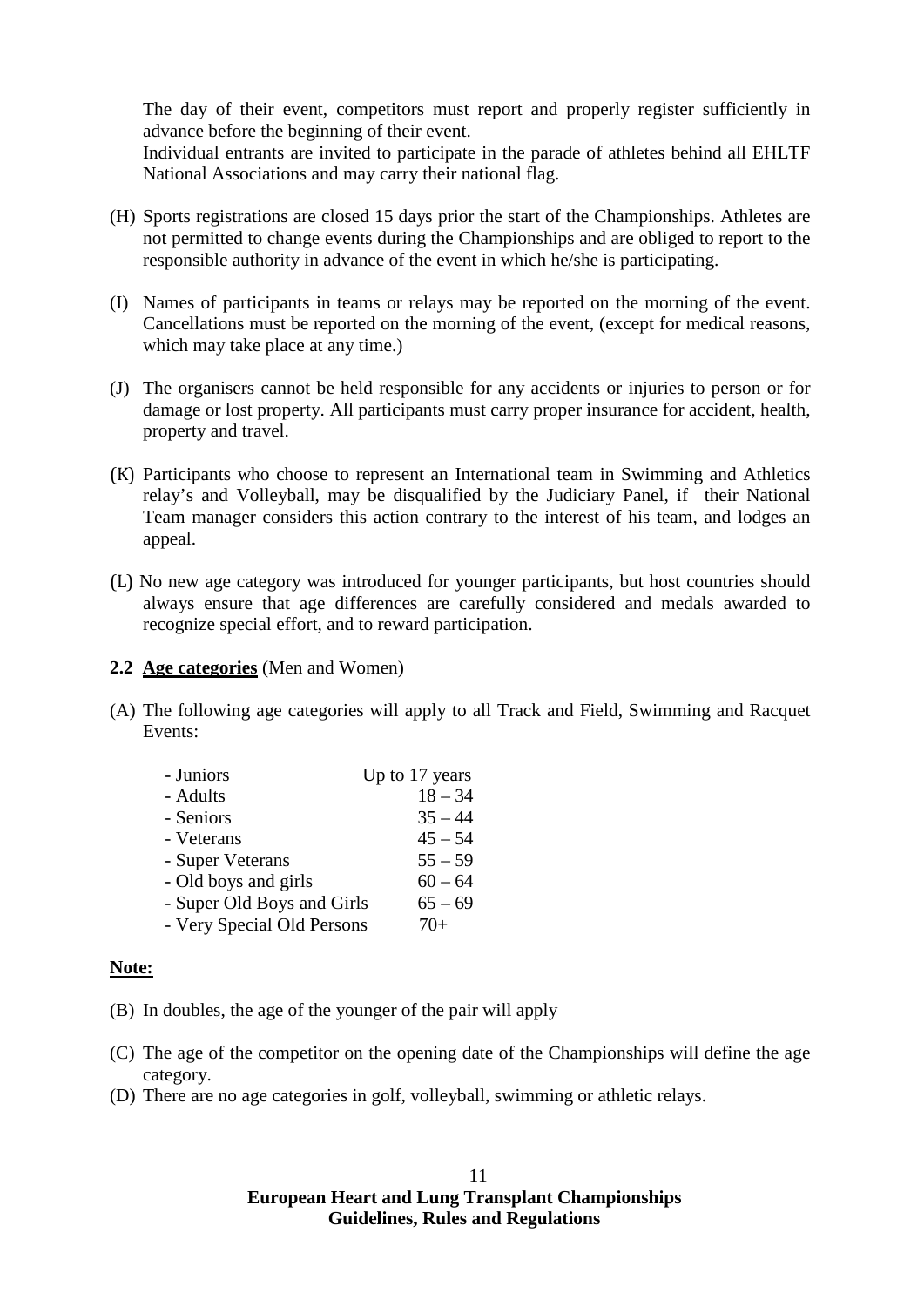#### **2.3 List of Events**

#### (A) **Track and Field**

Purpose built synthetic athletic track should be used.

Keeping the programme to time requires a large number of officials, and volunteers, a first class public address system, clear speaking, experienced commentators, a well planned schedule and where possible, electronic timing.

Duration of Athletics program 8 hours, minimum number of officials 1 x Track Referee, 1 field referee, 10 x Timekeepers, 2 x Starters, 12 x Field Judges, 8 x Track Judges, 2 Commentators, one for events, one for Medal Ceremonies.

4 km road race:

Where possible this race should be held in a park setting, or on safe broad pavements. Highway sections and road crossings should be kept to a minimum and continuously marshalled**,** safety of competitors is vital.

#### **MEN**

| Event                                       | <b>Qualification for Finals</b>                                                                                                   |                                                                                   |  |
|---------------------------------------------|-----------------------------------------------------------------------------------------------------------------------------------|-----------------------------------------------------------------------------------|--|
| 100 m, 400m:                                | Timed heats, best 6-8 to final (according the track size)                                                                         |                                                                                   |  |
| 1500m:                                      | <b>Straight Final</b>                                                                                                             |                                                                                   |  |
| <b>Shot Putt:</b>                           | Maximum 3 attempts – best 8 qualify for Final.<br>Final: 3 attempts                                                               |                                                                                   |  |
|                                             | Shot putt weights<br><b>Juniors</b><br>$Adults + seniors$<br>Veterans<br>Super vets $+$ Old boys<br>Super Old Boys<br><b>VSOP</b> | $4 \text{ kg}$<br>$7.26$ kg<br>$5$ kg<br>$4 \text{ kg}$<br>$3 \text{ kg}$<br>3 kg |  |
| Cricket ball throw:<br>$(156 \, \text{gr})$ | Maximum 3 attempts – best 8 qualify for Final.<br>Final: 3 more attempts                                                          |                                                                                   |  |
| Long Jump:                                  | Maximum 3 attempts – best 8 qualify for Final<br>Final: 3 more attempts                                                           |                                                                                   |  |
| High jump:                                  | Maximum 3 attempts at each height<br>Each age category agrees the starting height.                                                |                                                                                   |  |
| 4 km Road Race:                             | Straight Final.                                                                                                                   |                                                                                   |  |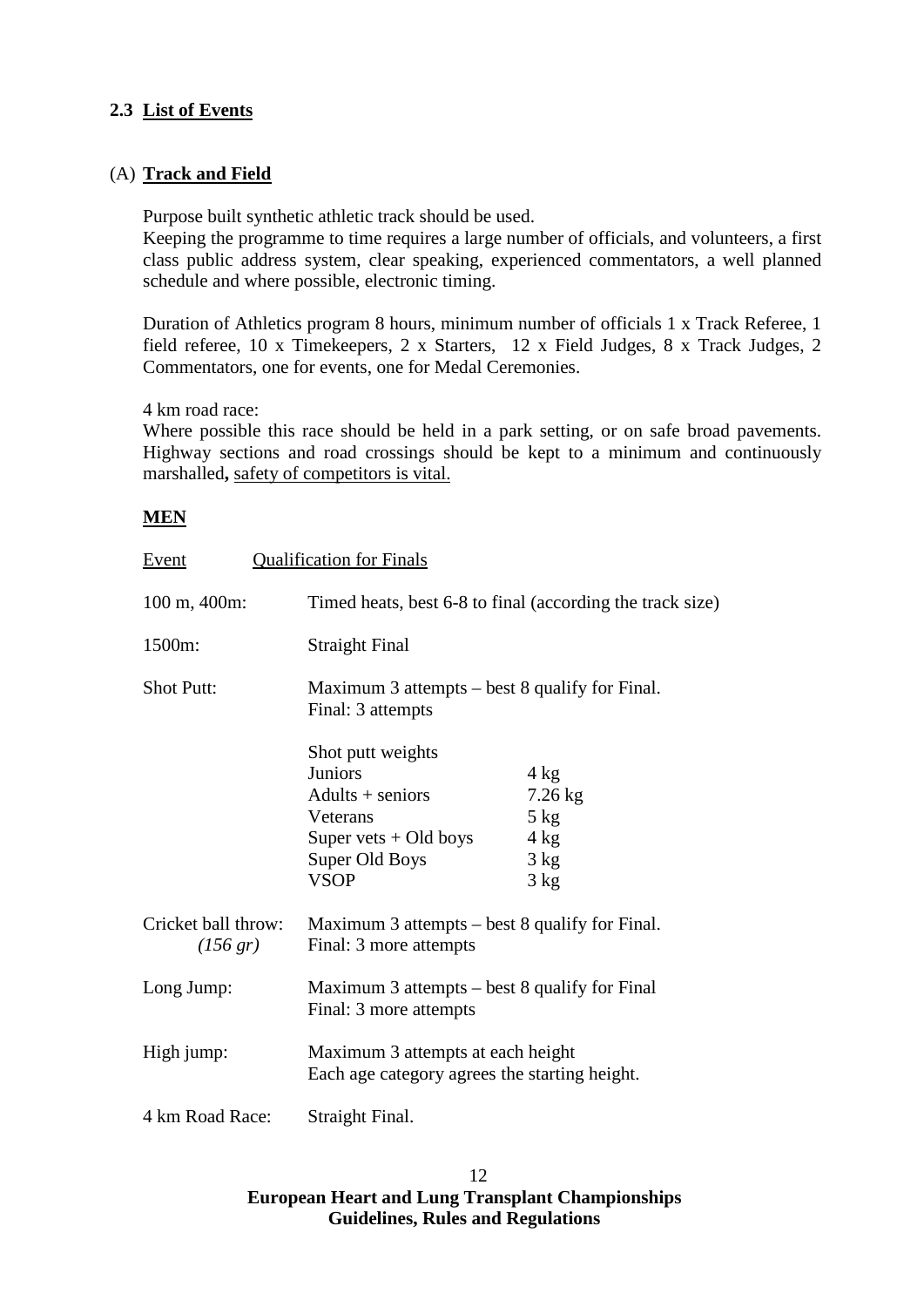| <b>Sprint Relay:</b> | Timed heats. Best 6-8 to final.                                                                                                                                                      |  |  |  |
|----------------------|--------------------------------------------------------------------------------------------------------------------------------------------------------------------------------------|--|--|--|
|                      | No Age category applies in this event.<br>Countries have to field their strongest teams.<br>A country may be represented by more than one team.                                      |  |  |  |
|                      |                                                                                                                                                                                      |  |  |  |
|                      |                                                                                                                                                                                      |  |  |  |
|                      | International teams are allowed.                                                                                                                                                     |  |  |  |
|                      | Mixed Gender relay teams are not permitted                                                                                                                                           |  |  |  |
| Biathlon:            | The award of medals in this event is based on the best combined<br>times of competitors in the 1500m and the cycling events.<br>Normal age categories apply for the award of medals. |  |  |  |
|                      |                                                                                                                                                                                      |  |  |  |

#### **LADIES**

| <b>Event</b>                              | <b>Qualification for Final</b>                                                                                                                                                    |  |  |
|-------------------------------------------|-----------------------------------------------------------------------------------------------------------------------------------------------------------------------------------|--|--|
| 100m, 400m:                               | Timed heats, best 6-8 to final (according to track size)                                                                                                                          |  |  |
| 800m:                                     | <b>Straight Final</b>                                                                                                                                                             |  |  |
| <b>Shot Putt:</b>                         | Maximum 3 attempts – best 8 qualify for Final.<br>Final: 3 more attempts                                                                                                          |  |  |
|                                           | Shot putt weights<br><b>Juniors</b><br>3 kg<br>$Adults + seniors$<br>4 kg<br>3 kg<br>Veterans<br>Super vets $+$ Old boys<br>3 kg<br>Super Old Boys<br>3 kg<br><b>VSOP</b><br>3 kg |  |  |
| Cricket ball throw:<br>$(156 \text{ gr})$ | Maximum 3 attempts – best 8 qualify for Final.<br>Final: 3 attempts                                                                                                               |  |  |
| Long Jump:                                | Maximum 3 attempts – best 8 qualify for Final.<br>Final: 3 attempts                                                                                                               |  |  |
| High jump:                                | Maximum 3 attempts at each height.<br>Each age category agrees the starting height.                                                                                               |  |  |
| 4 km Road Race:                           | <b>Straight Final</b>                                                                                                                                                             |  |  |
| <b>Sprint Relay:</b>                      | Timed heats. Best 6-8 to final.<br>No age category applies in this event.<br>Countries have to field their strongest relay team.                                                  |  |  |
|                                           | A country may be represented by more than one team.<br>International relay teams are allowed.<br>Mixed gender teams are NOT allowed.                                              |  |  |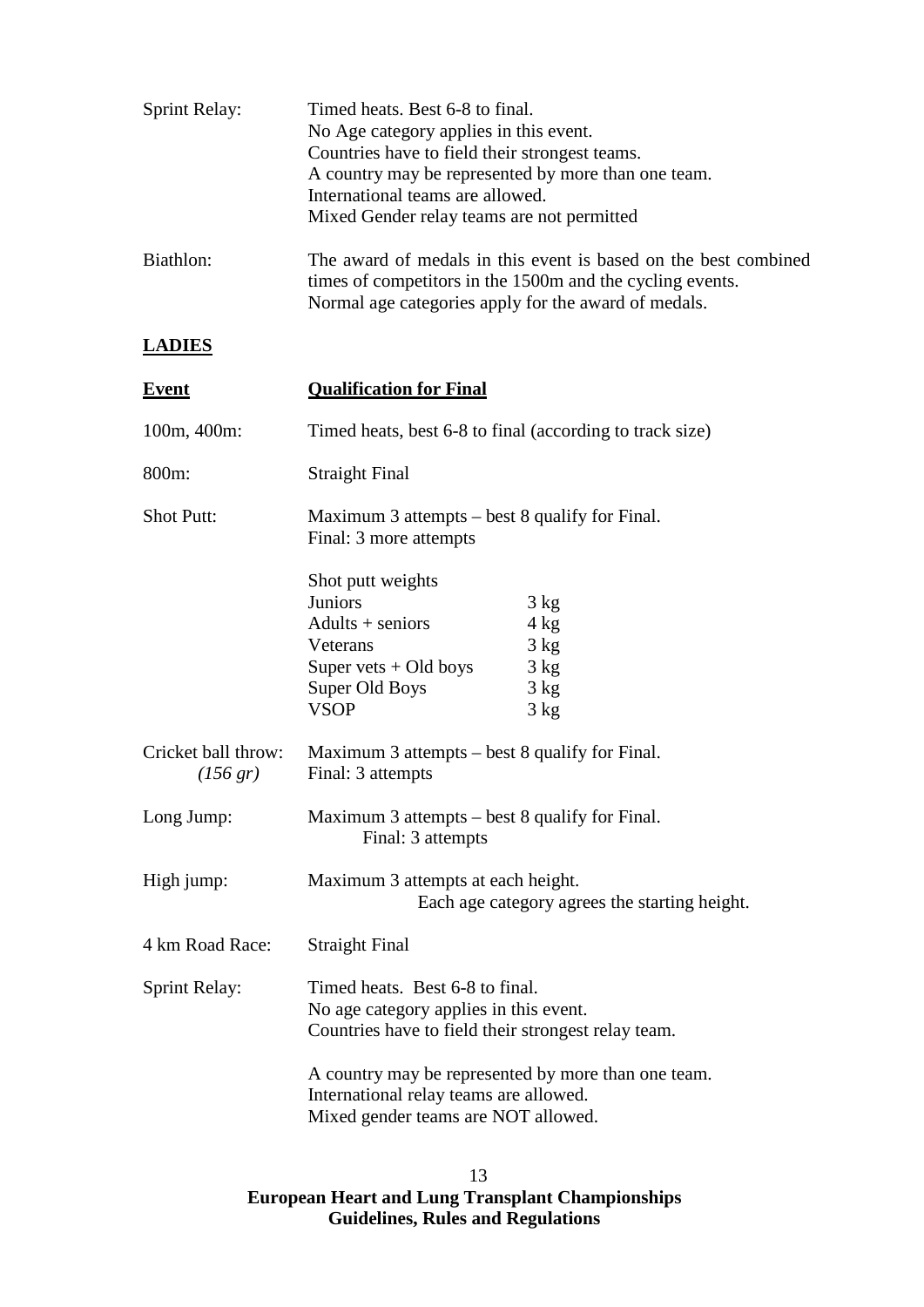Biathlon: The award of medals in this event is based on the best combined times of competitors in the 800m and the cycling events. Normal age categories apply for the award of medals.

#### (B) **Swimming (men and women)**

50m (or 25m) Pool with electronic timing, (when possible) 1 x Referee, 1 x Chief Time keeper. 1 x Starter, 2 x Turn Judges, 2 x Finish Judges, 1 x Stroke Judge, 1 x Judge/Time keeper per lane. Est, Duration 4 hours.

Medal ceremonies as described under athletics. PA system and announcer, use of call room.

A Swimming program and timetable to be available to all team managers.

Events:

1) 50m Freestyle, 2) 50m Breast stroke, 3) 50m Backstroke 4) 100m Freestyle, 5) 100m Breaststroke, 6) 100m Backstroke 7) Relay 4 x 50m

Competition (Relays)

Timed heats, best 6-8 to finals No age Categories apply in this event. Countries have to field their strongest team. A country may be represented by more than one team in both male and female relays International relay teams are allowed. Mixed gender relay teams are NOT allowed.

#### **(C) Golf**

18 holes, Stableford Competition. (2 Classes)

Max Handicap: men 28, women 36.

Players with maximum handicap of 18 play in class one, and players with handicap of 19 or more play in class two.

Handicap certificates must be presented before playing as failure to present a proper handicap certificate may result in competitors playing off scratch,

Familiarity with the rules of golf by the LOC/ organisers is essential, as the rules of the R&A should be strictly applied.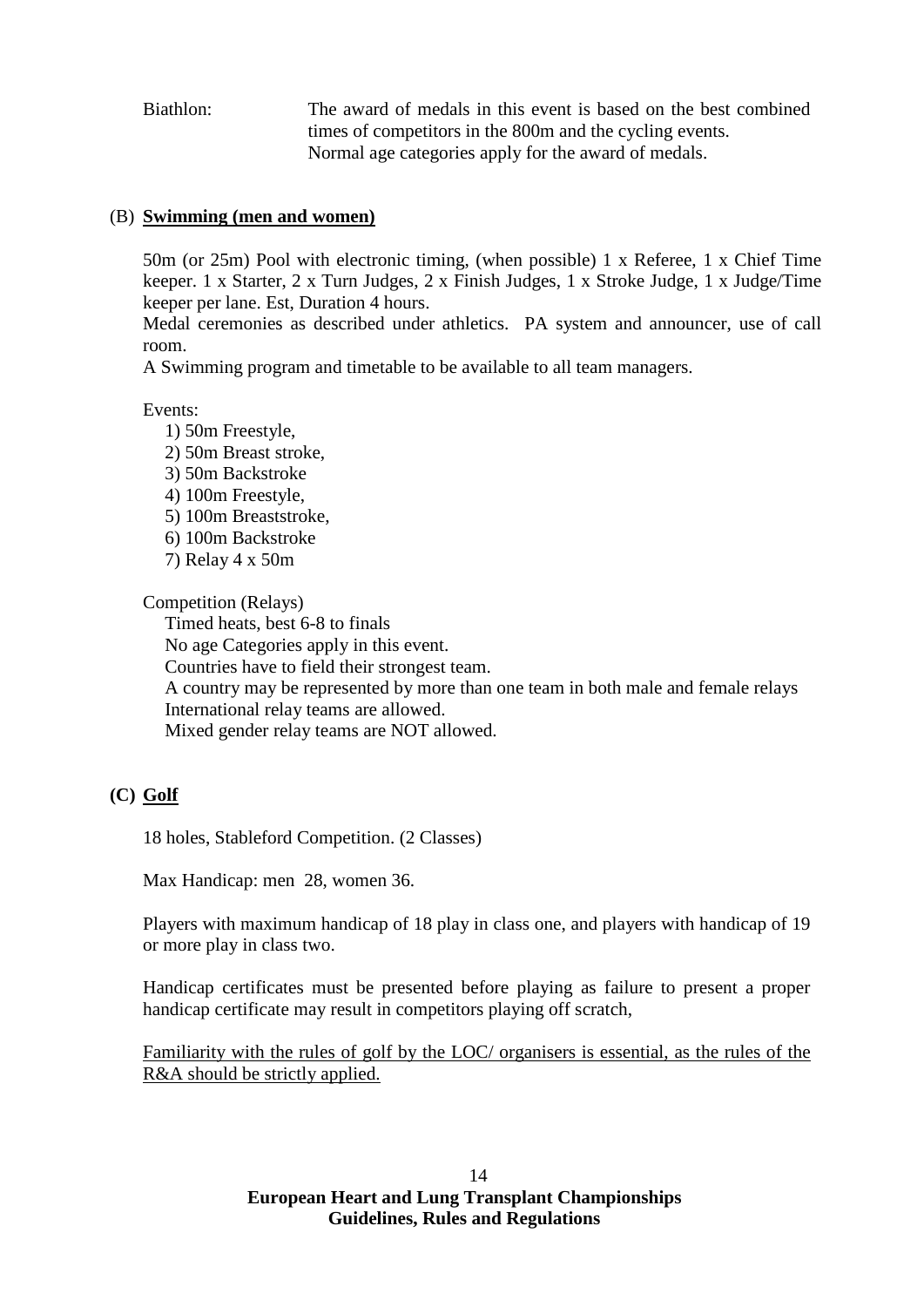#### (D) **Tennis**

4-5 courts, 6 x Umpires, Est, Duration 4 hours

Singles and doubles:One set match to Quarter-final, best of three in Semi-finals and Finals

#### (E) **Badminton**

8 courts, 8 x Umpires, Est, Duration 4 hours

Singles and doubles: will use the International (American) rule system for point scoring. A point will be awarded irrespective of which player served. Serve will change after each lost point. In addition each match, including semi finals and finals will be played to 21 points (2 clear points if tied at 21 all). Players will change ends at 11 points.

Doubles teams may be mixed gender. Round Robin Format, preferred.

#### **(F) Table tennis**

8 tables, 8 x Umpires, Est, Duration 4 hours

Male and Female Singles and Doubles.

Service changes every two serves.

Best of 3 sets to 11 points up to Semi finals

Best of 5 Sets to 11 points in Semi Finals and Finals

Mixed gender doubles teams are permitted.

A Round Robin competition format is recommended.

#### **(G) Cycling**

Men and ladies 20 km Race:

Policed 20 km road race. Must be well sign-posted and marshalled. The course, where possible, should be completely closed to traffic until the last cyclist has finished the course.

Start and Finish areas must be well fenced and controlled.

**The safety of the competitors must be given absolute priority.**

A map of the circuit should be available to Team Managers at the first Team Managers meeting.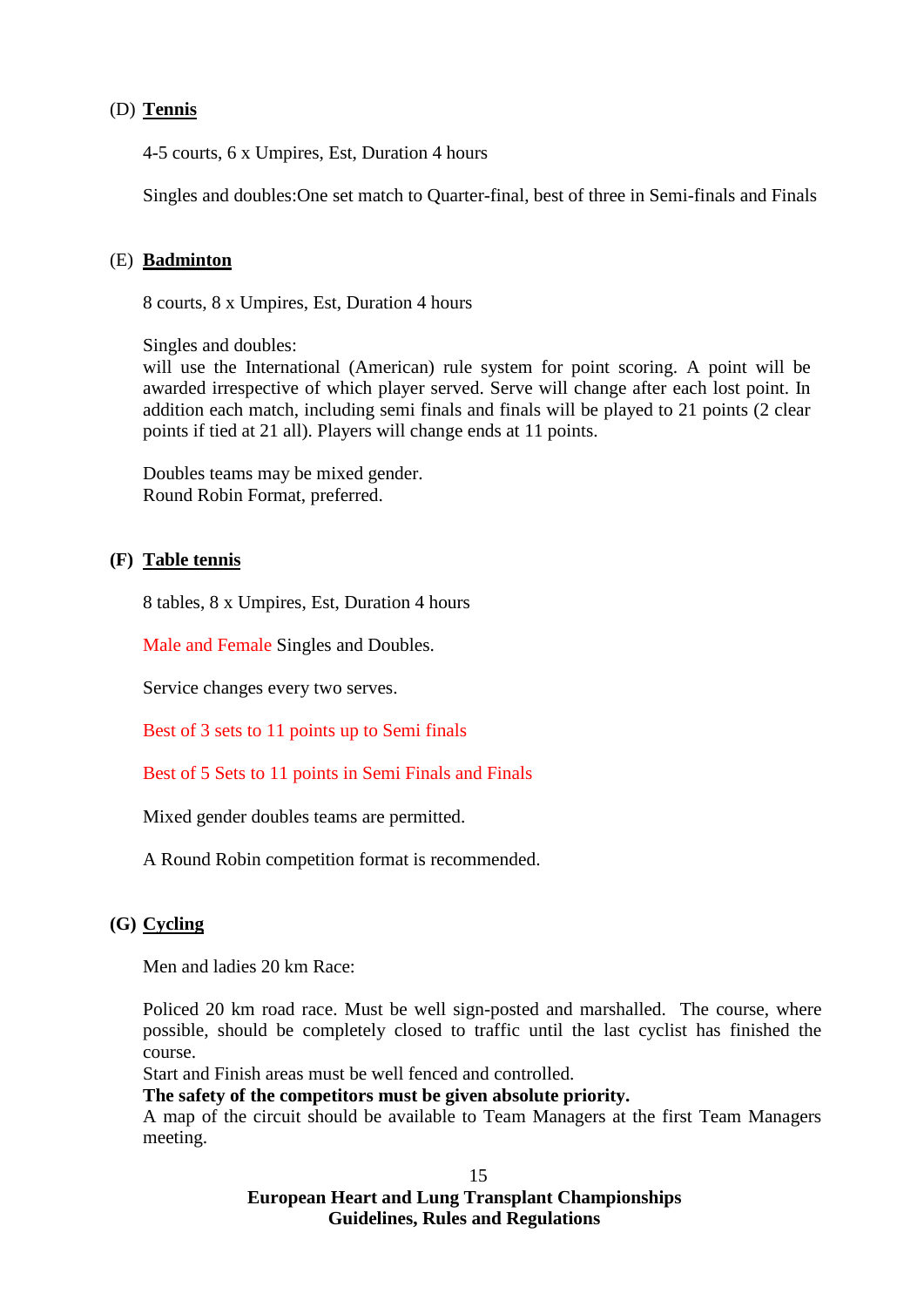Race officials should be conscious of the dangers of a massed start and are therefore advised to start competitors by age categories or combined categories. The safety of competitors, particularly children, must be the overall consideration.

Safety helmets must be worn by all competitors and race officials have a duty to ensure that this regulation is strictly adhered to.

#### **(H) Volleyball**

2 courts, net height 2,43m, playing area and equipment as Per International rules.

International rules apply.

The play off for the bronze medal must take place before the final is played.

Teams consist of 6 players with a maximum of three substitutes, (men or women)

Best of three sets to 15. Points are awarded on every server.

Finals may be played with points awarded to the serving team only depending on time and local considerations. This is a LOC decision.

#### **(I) Pentanque**

The LOC may choose to organize a pentanque event.

At Pentanque all participants are allowed to enter including those who are not transplanted.

This is a social event and transplants may enter in addition to their normal maxmimum 5 events.

Championship medals will not be awarded, but the LOC is allowed to present other medals.

Each Team consists of 3 players.

Countries have to field their strongest team.

No age Categories apply in the teams.

A country may be represented by more than one team.

Teams can be all male, all female or mixed.

There is no requirement that a team must include a transplant

International teams are allowed.

At least 10 courts, 1 Umpire, about four assistants, Estimated Duration 4 hours Global number of triples 45-55, so 135 - 165 participants.

Need around 300 boules in different kind of colours and about 25 cochonets

Each team plays four games against four opponents.

The LOC organise the timetable of games to be played.

Each game starts with a signal.

The boule nearest the cochonet wins.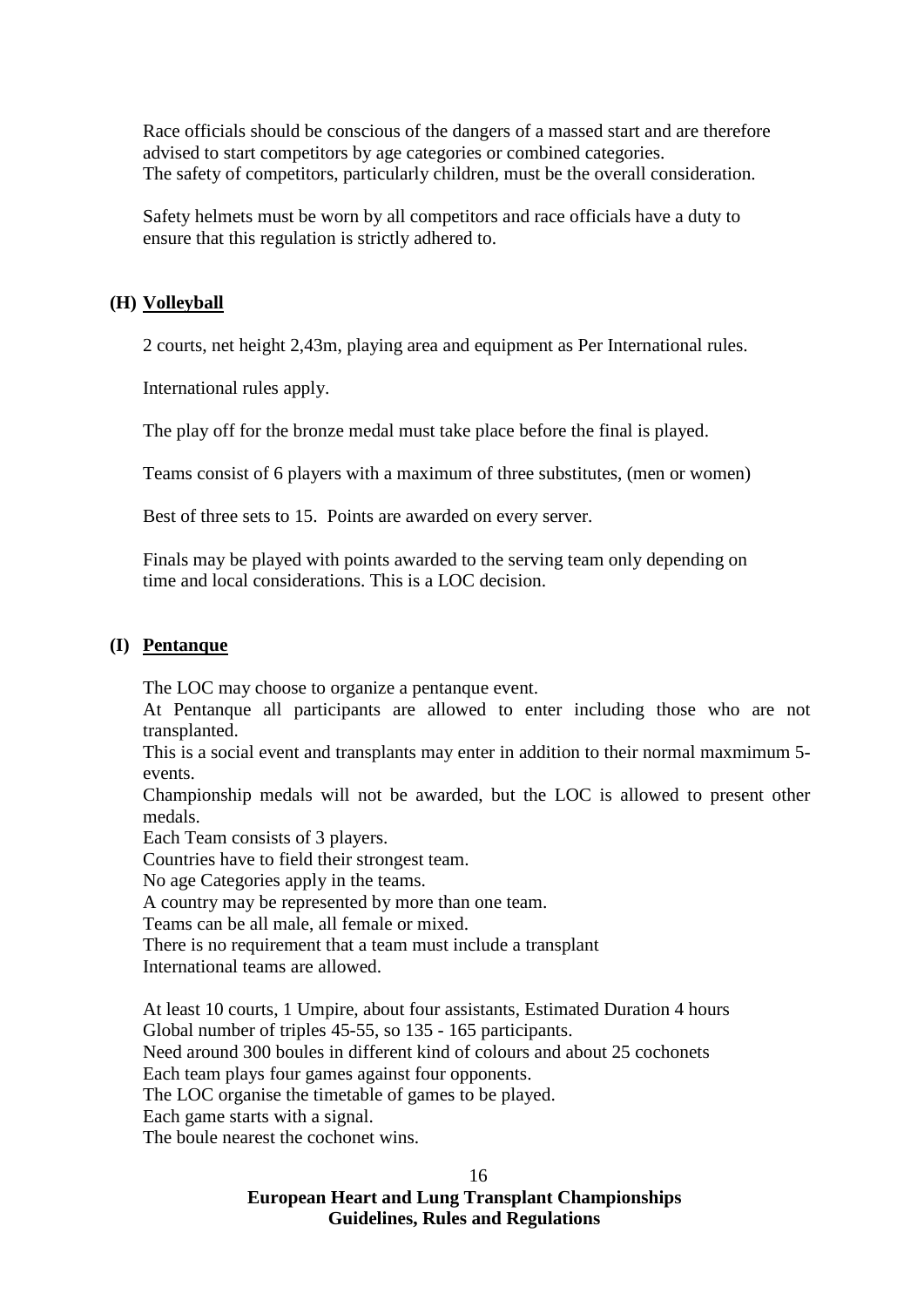All boule count. The score is determined by counting how many of one team's boule are nearer the cochonnet than their opponents.

Each game ends after 30 minutes with a signal. After the signal the on-going round of throwing will be completed. After completing a draw is possible.

After each game the result sheet should be handed over as soon as possible to the competition organiser by both team captains.

Champion of the tournament is the team who won the most games.

If more than one team ends the tournament with four win then the difference between the plus and minus score will count. If the difference is the same then each member of the team will throw one boule as close as possible to the cochonnet. The team with the nearest boule will be the winner.

The LOC will display the rules of the competition.

A chart will be used for the results.

The Official Rules of the Game of Petanque will be applied.

#### **2.4.1 Additional Sporting Information and Guidelines**

(A) It is essential that a program and Timetable of events is produced for both Swimming and Athletics.

If this information is available to team managers, it will enable them to organise their teams and ensure that competitors register and report on time for their events. This should greatly assist the organisers in hosting a well managed event.

- (B) Clear information must be given in the invitation document regarding the availability, type and quality of bicycles which competitors may hire and reserve. It would also be useful to indicate whether safety helmets can be hired. Hire charges for these two items should be indicated in the invitation document.
- (C) It would be helpful if confirmation of bicycle hire was confirmed to the relevant National Associations(s) before the Championships and further details of hire equipment given to the Team Manager(s) the evening prior to the event.
- (D) The invitation document should contain information on the availability of practise facilities for swimming, cycling and other sports where appropriate.
- (E) It is important to check if tennis balls, shuttlecocks, table tennis balls, volleyballs, relay batons and other sporting equipment is provided by, or is at, the sporting venues. This should include the various shot pu**t**t weights and appropriate **cricket** balls for the ball throw competition.
- (F) Many competitors in the golf will require buggies (sit on). It is important therefore to ensure the golf course has sufficient buggies to meet the demand. Please ensure the question on the sports form regarding buggies is highlighted for both the practise and competition days. The cost of the buggy hire for both days should be indicated.
- (H) It would be useful to indicate on the invitation document if golf clubs can be hired at the course and at what price. Low Fare Airlines charge 30 (thirty) Euro each way to transport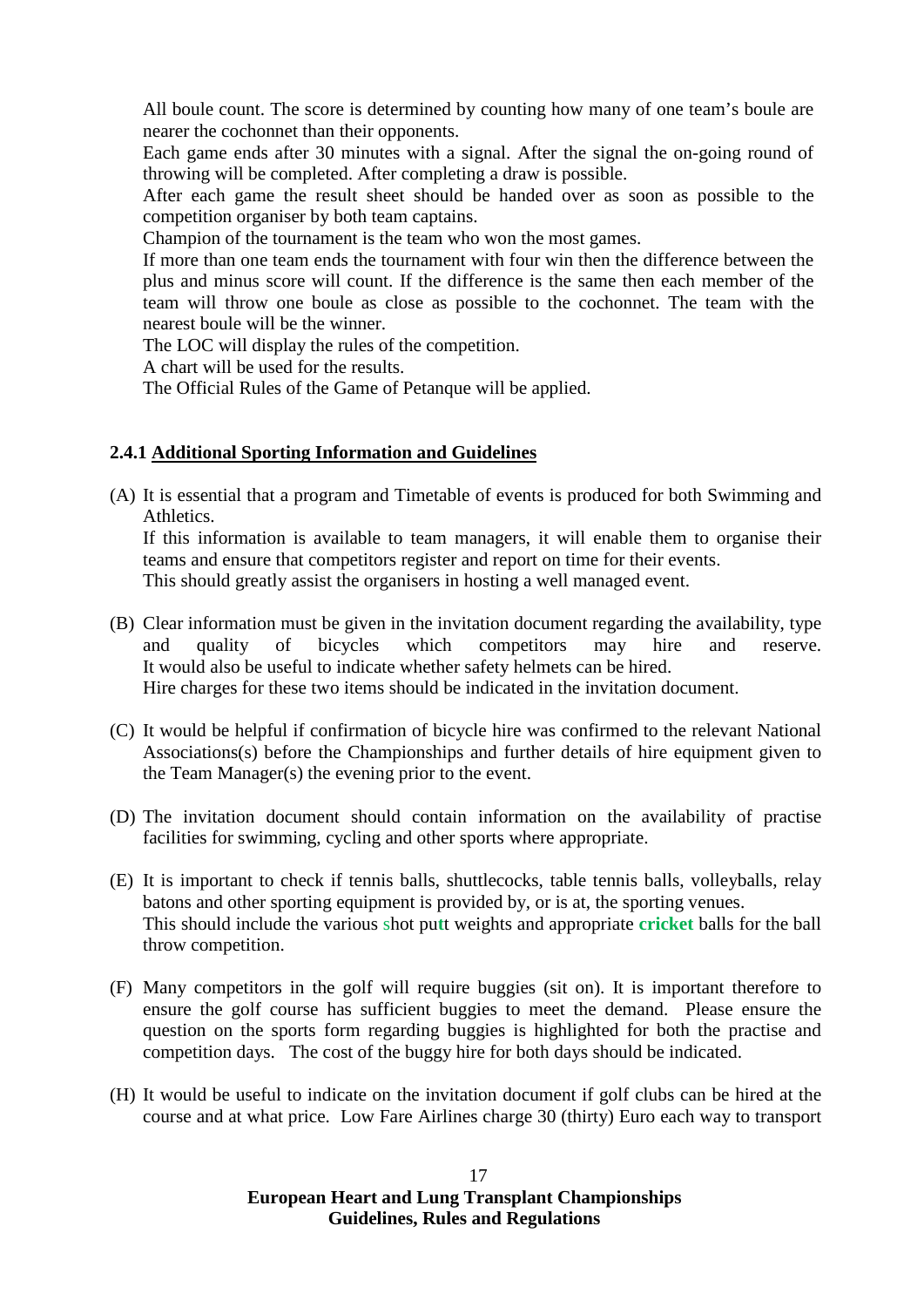golf clubs and other oversize equipment. In many cases it might be more economical to hire them at the course.

(I) If there is a shortage of buggies, it may be better if competitors were sent out in fourballs instead of the usual threeballs. This will facilitate a better sharing of available buggies. At all times competitors must have priority on the use of buggies, and take precedence over supporters, friends or caddies.

#### **2.4.2 Additional events**

(A) The Local Organising Committee has the authority to introduce one extra sport which should be common to as many National teams as possible.

#### **2.4.3 Medals**

- (A) Gold, silver and bronze medals are awarded for the  $1<sup>st</sup>$ ,  $2<sup>nd</sup>$  and  $3<sup>rd</sup>$  places in all events.
- (B) In the racquet events losing semi-finalists receive a bronze medal.
- (C) The organisers have the right to combine categories in competitions but medals must be awarded in each category.
- (D) It is the strict policy of the EHLTF that medals are awarded even though there may only be one, two or three competitors in any event or competition.

#### **2.4.4 Results**

- (A) Copies of each day's results should be displayed in a prominent place (hotel, sports centre) on the morning following competition, and provided to team managers at the evening's team managers meeting.
- (B) It is highly desirable to have competition results posted on the LOC website daily.
- (C) Copies of final result must be available to EHLTF Management Committee at the end of the Championships.
- (D) Where facilities allow, a full schedule of competition results should be posted on the LOC website within two weeks of the Championships.

#### **2.6 Special Trophies**

There are 5 Special Sporting Trophies to be awarded;

- (A) **The EHTF Cups for Male/Female** (2) A Special Trophy will be awarded to the Best Male and Female athlete of the Championships.
- (B) The Best Male and Female athlete of the Championships will be awarded with - the Trophy provided by the orginizing comité and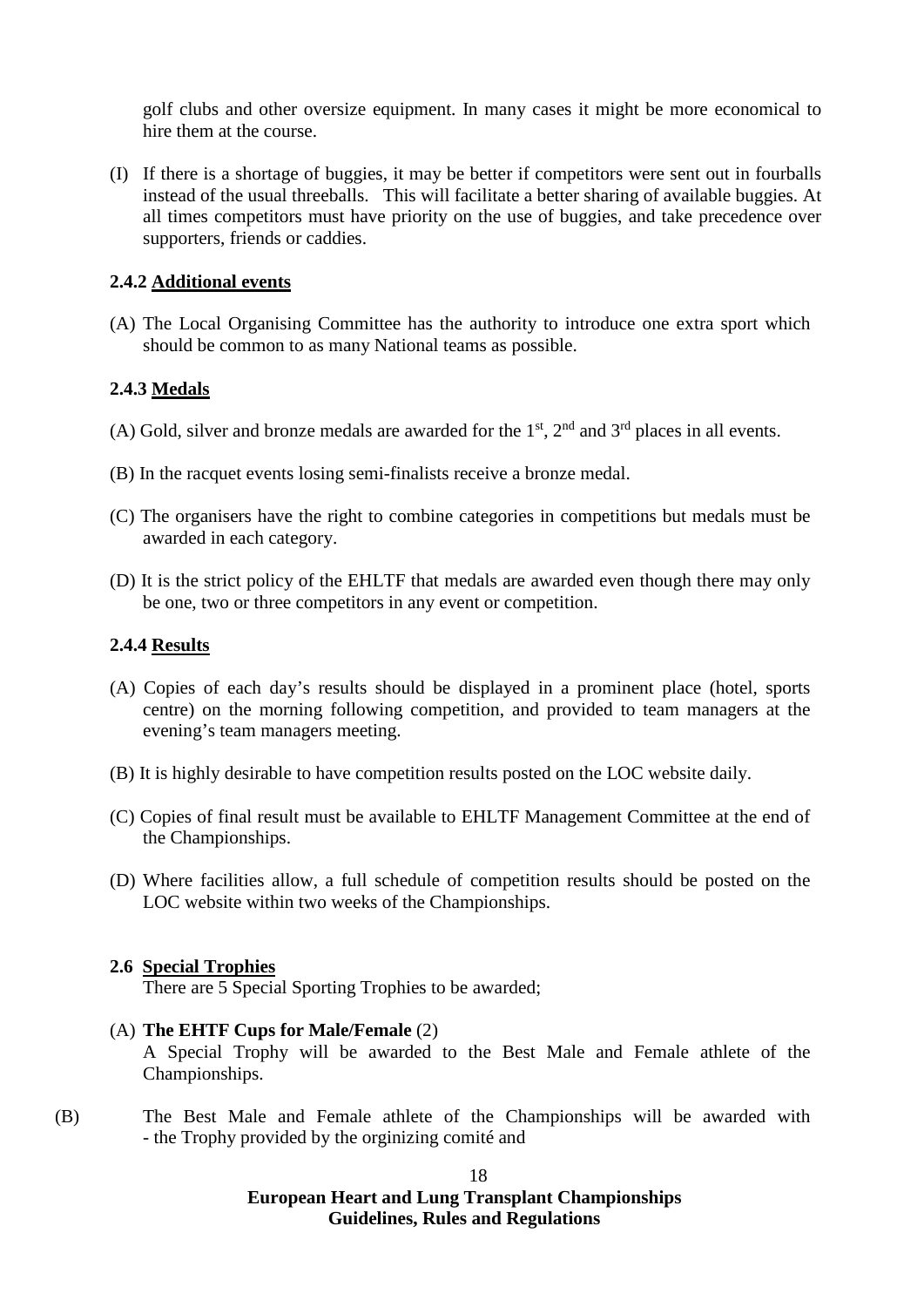- the EHLTF Perpetual Cup.

(C) **The EHLTF Perpetual Cups** contains the names of all winners of the EHLTF Cups since they were introduced in the year 2000, and will be held by the winning athletes until the next Championships.

It will be the responsibility of the athletes and their National Associations to ensure the Cups are returned properly inscribed maintained and polished.

- (D) The rules are as follows:
	- 1. All competing athletes may compete for this special award.
	- 2. The intention is to honour the athlete who has proved to be the most prominent in a variety of sports.
	- 3. Each competitor may take part in maximum 5 events
		- 4. Points may only be awarded for one event within each category of sport as follows:
		- One event of running 100m or 400m
		- One event of running 800m, 1500m or 4000m
		- One event of swimming (individual)
		- One event of tennis, badminton or table tennis
		- One event of Shot puttor ball throwing
		- One event of long jump or high jump
		- Cycling
		- Golf

5. Points are awarded with

- 3 points for gold
- 2 points for silver
- 1 point for bronze

6. The competitor with the highest number of points will be the winner.

7. In the event of a draw the Judiciary Panel will decide the winner by considering all facts, e.g. comparing results, the level of results, (such as times achieved) number of competitors, age of competitors and so on. The decision of the judiciary Panel is final.

#### (E) **The Jean Marc Charlot Trophy**

This trophy was instituted by friends of our late member Jean Marc Charlot from France, one of the co-founders of the EHLTF.The Trophy was provided jointly by the French Federation of Heart and Lung Transplant Associations, Mr Fernand Cury, Founder President of the ARGC for the Rhône- Alpes region and Mrs Henry Denneville.

Rules of awarding:

- 1. This Trophy was awarded in the Volleyball event.
- 2. The Trophy is awarded to the National or International team with the lowest average age who MUST have won either GOLD, SILVER or BRONZE medals in the Tournament.
- 3. The average age will be computed from the entrance forms completed by each competing team, by converting the ages into months.

This number will then be divided by the number of players in the team.

Should more than one team end up with the same average age, days will be used to calculate the winner.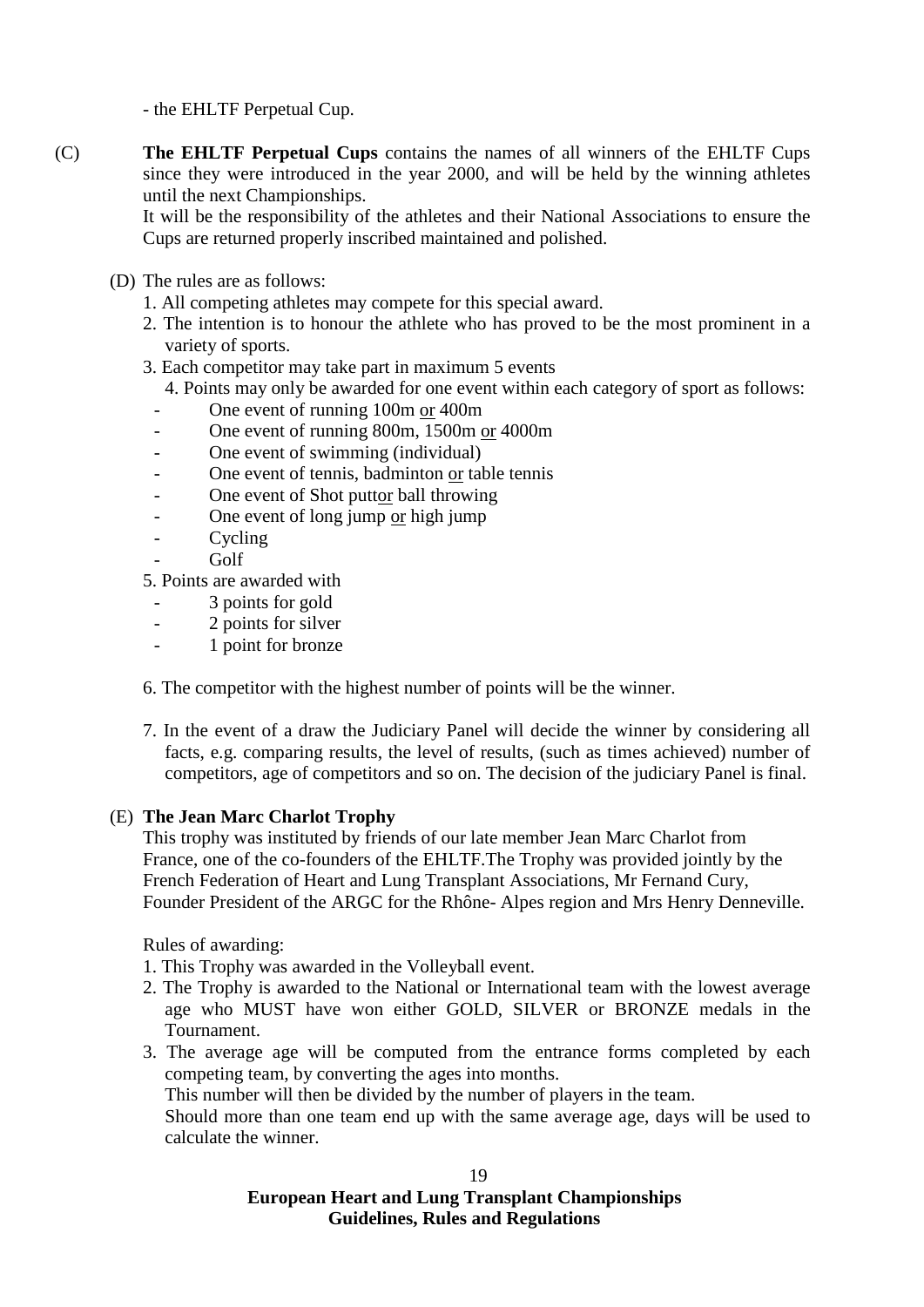4. A team will be disqualified if it replaces players during the Tournament.

- 5. Protests must be made before the results of the Tournament are announced; otherwise, they will be disallowed.
- 6. The Trophy will be retained by the winning country until the next Championships.
- 7. In the event of an International team winning the tournament the holder(s) of the Trophy will be decided by the Judiciary Panel and a representative from the French Federation.
- 8. It is the responsibility of the winning country to ensure that the Trophy is returned at the next Championships, properly maintained, inscribed and polished.
- 9. The award of the JMC Trophy will take place at the closing Gala Dinner and be presented by a member of the French Federation, together with the award of the Jean Marc Charlot medals.

#### **(F) Geoffrey Finnigan Perpetual Trophy**

This Trophy is in honour of Geoffrey Finnigan, founding member and first President of the European Heart Transplant Federation.

Rules of awarding

- 1. This Trophy is awarded to the best overall competitor in Racquet Events, from the Old Boys and Girls, the Super Old Boys and Girls and VSOP categories.
- 2. There is an award for the best Male competitor and best Female competitor with the most accumulated points from winning medals in Badminton, Tennis and Table Tennis.
- 3. Points are awarded as follows, GOLD 3, SILVER 2, and BRONZE 1
- 4. In the event of a tie, the competitor with most GOLD medals will be deemed the winner. If the competition is still tied, then the competitor with the most SILVER medals will be the winner.

If the competition is still tied then the Trophy is to be shared. The team captains of the competitors sharing the Trophy MUST inform the Secretary of the EHLTF about the arrangements.

5. It is the responsibility of the person holding this Trophy and his/her National Association to ensure that the Trophy is presented at the next Championships, properly inscribed maintained and polished.

#### **2.7 LOC Duties**

(A) The LOC should ensure that all team managers are provided with a timetable of events for both the swimming competition and the athletics program. This will help them organise their team members and ensure that they present on time for their events.

#### **2.8 Team Managers Duties**

- (A) **Before** the Championships
	- 1 Distribute invitations to the Championships to members of his Association, together with all necessary information and guidelines contained in this document, as well as Registration, Sports and Medical forms.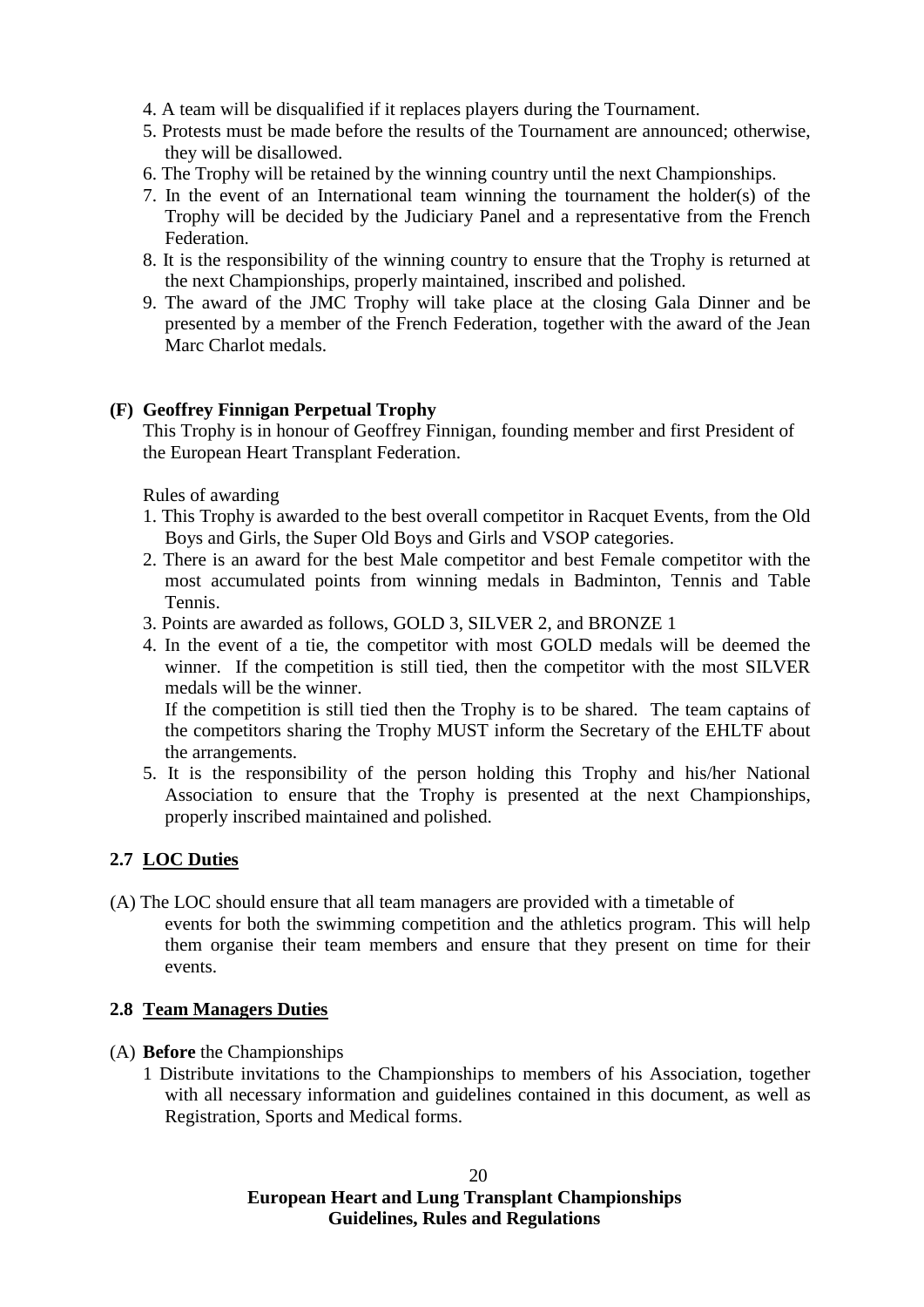- 2. Collect Registration, Sports and Medical forms from the members and accompanying persons.
- 3. Collect and deposit all monies due.
- 4. Submit in due time all appropriate forms together with a Summary Payment form.
- 5. Pay all deposits on time and the balances when due. Ensure that the amount paid is correct.
- 6. Prior to dispatching the Medical Forms ensure that they are correctly and fully completed, signed by the competitor, and signed by a doctor from the competitors transplant hospital.
- 7. Provide the host country with a detailed rooming list for accommodation together with group arrival and departure arrangements.
- **(B) At** the Championships
	- 1. Attend team managers meetings and pass on all relevant information to team members.
	- 2. Ensure that team members are fully aware of transport arrangements and report for their events on time.
	- 3. Report any changes in entries to appropriate persons in accordance with the rules.
	- 4. Ensure non-competitors do not encroach on to competition areas.
	- 5. Team managers are responsible for the total organisation of their team. If at any time they are unable to take care of the required duties, they must appoint a deputy.
	- 6. Team Managers should ensure that a responsible and capable person from his group is present at all sporting events to ensure competitors are properly registered for their events and to address any problems
	- 7. Team Managers must appoint a number of deputies on the Athletics day to assist with competitor registration, and to ensure that his team members present themselves at the appropriate location, and time, for their events.
	- 8. Team Mangers are responsible for bringing any sporting protests or disputes to the attention of the Judiciary Panel at the earliest possible opportunity.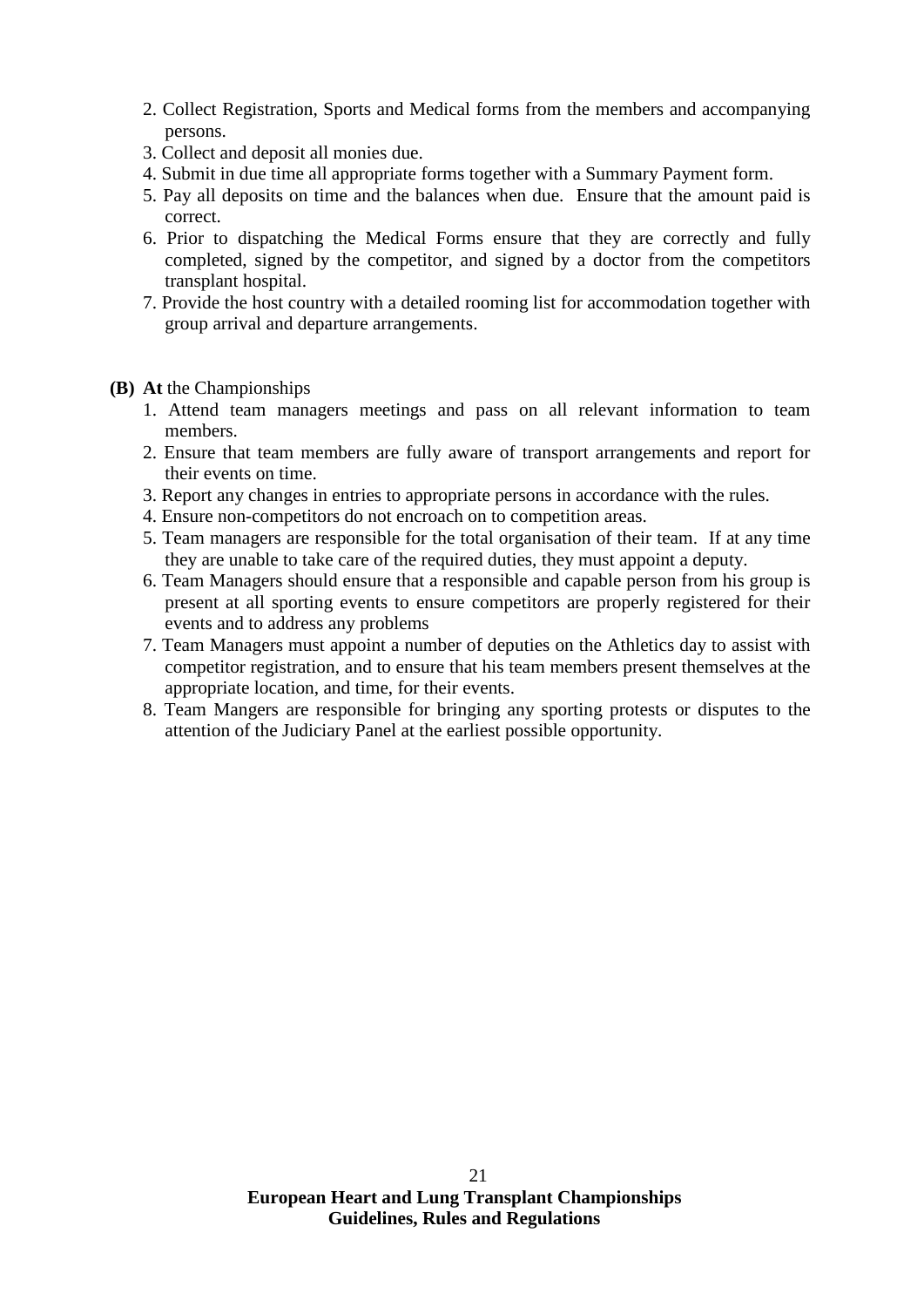### **Internal Rules and Regulations**

#### **3.1 Administration**

**(A)** Subject to the matters set out below the Federation and its property shall be administered and managed in accordance with its Statutes.

#### **3.2 Core Principles**

**(A)** The committee have decided to adopt the existing set of rules within Europe which are included within the Patients Charter – Article 35 of the European Charter of Patients Rights. The 14 points meet the criteria we were trying to address. It was agreed we would adopt these as part of our Regulations.

#### **(B) EUROPEAN CHARTER OF PATIENTS' RIGHTS**

1. Right to Preventive Measures

Every individual has the right to a proper service in order to prevent illness.

2. Right of Access

Every individual has the right of access to the health services that his or her health needs require. The health services must guarantee equal access to everyone, without discriminating on the basis of financial resources, place of residence, kind of illness or time of access to services.

3. Right to Information

Every individual has the right to access to all information regarding their state of health, the health services and how to use them, and all that scientific research and technological innovation makes available.

4. Right to Consent

Every individual has the right of access to all information that might enable him or her to actively participate in the decisions regarding his or her health; this information is a prerequisite for any procedure and treatment, including the participation in scientific research.

5. Right to Free Choice

Each individual has the right to freely choose from among different treatment procedures and providers on the basis of adequate information.

6. Right to Privacy and Confidentiality

Every individual has the right to the confidentiality of personal information, including information regarding his or her state of health and potential diagnostic or therapeutic procedures, as well as the protection of his or her privacy during the performance of diagnostic exams, specialist visits, and medical/surgical treatments in general.

7. Right to Respect of Patients' Time

Each individual has the right to receive necessary treatment within a swift and predetermined period of time. This right applies at each phase of the treatment.

8-Right to the Observance of Quality Standards

Each individual has the right of access to high quality health services on the basis of the specification and observance of precise standards.

9. Right to Safety

Each individual has the right to be free from harm caused by the poor functioning of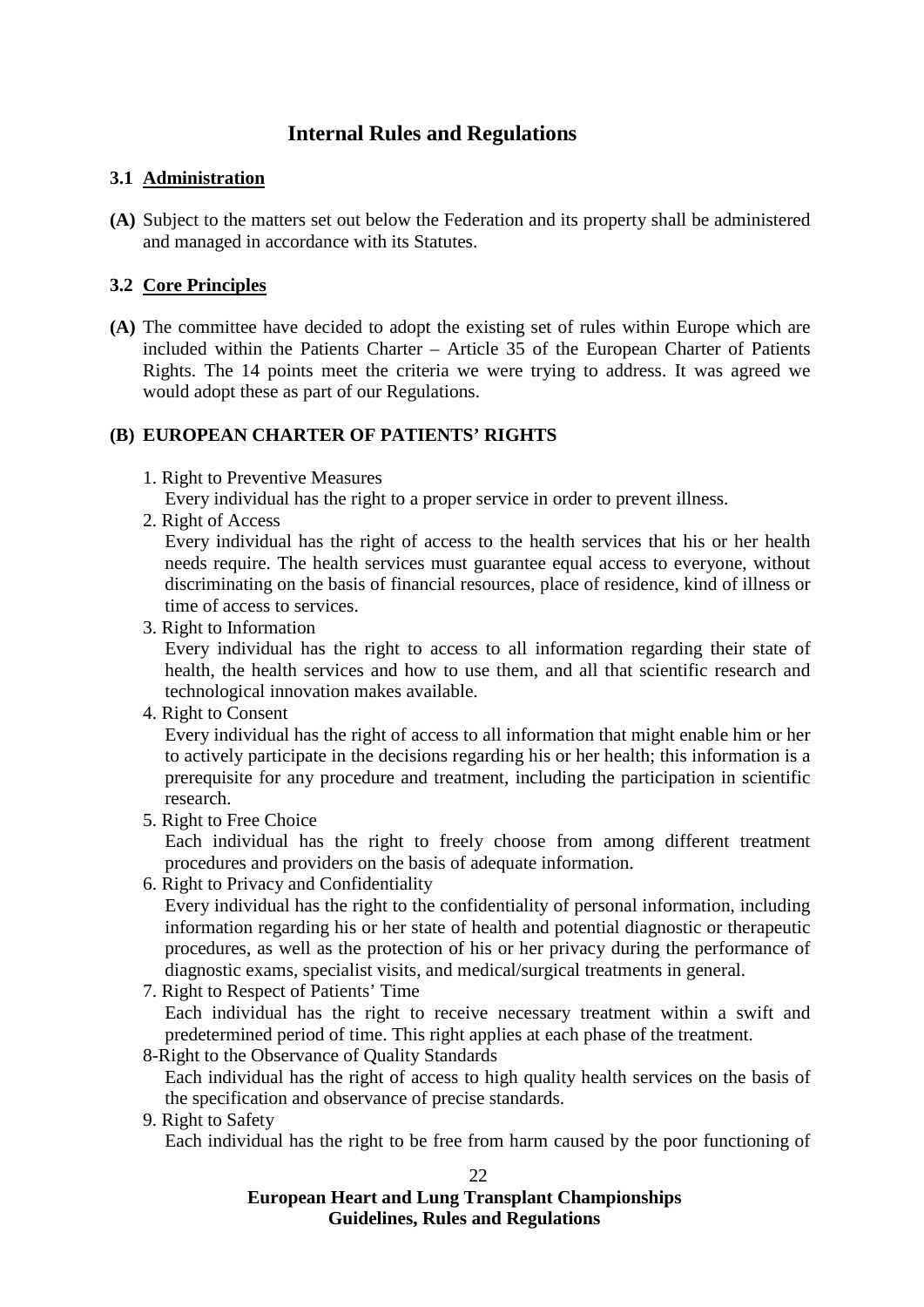health services, medical malpractice and errors, and the right of access to health services and treatments that meet high safety standards.

10. Right to Innovation

Each individual has the right of access to innovative procedures, including diagnostic procedures, according to international standards and independently of economic or financial considerations.

11. Right to Avoid Unnecessary Suffering and Pain

Each individual has the right to avoid as much suffering and pain as possible, in each phase of his or her illness.

12. Right to Personalized Treatment

Each individual has the right to diagnostic or therapeutic programmes tailored as much as possible to his or her personal needs.

13. Right to Complain

Each individual has the right to complain whenever he or she has suffered a harm and the right to receive a response or other feedback.

14. Right to Compensation

Each individual has the right to receive sufficient compensation within a reasonably short time whenever he or she has suffered physical or moral and psychological harm caused by a health service treatment. [\(www.activecitizenship.net\)](http://www.activecitizenship.net/).

#### **3.3 Membership**

#### **(A) Payment of Fees**

With reference to Articles 4 and 16 of the Statues, where a country (Provisional Member) has met the minimum requirements for membership and been approved by the General Assembly the Committee may agree that the membership fee is waived and at its discretion a lower fee is payable. This will be reviewed each year and the Committee will determine the future level of fees payable.

#### **3.4 Electronic Voting**

- **(A)** If a situation arises where the Committee feels that it is essential that it seeks the immediate advice of Members the use of email voting may be applied.
- **(B)** Where this occurs the Secretary will only send an email to the chairman of each National Association that is allowed to vote.
- **(C)** The email will contain the precise details of the item to be considered.
- **(D)** The email will also include a security word which will be required to be sent with the response. Each National Association will have its own security word to ensure privacy of the vote cast.
- **(E)** Only the Secretary will know the result of each National Association's decision and will only report the total votes for and against to the Committee.